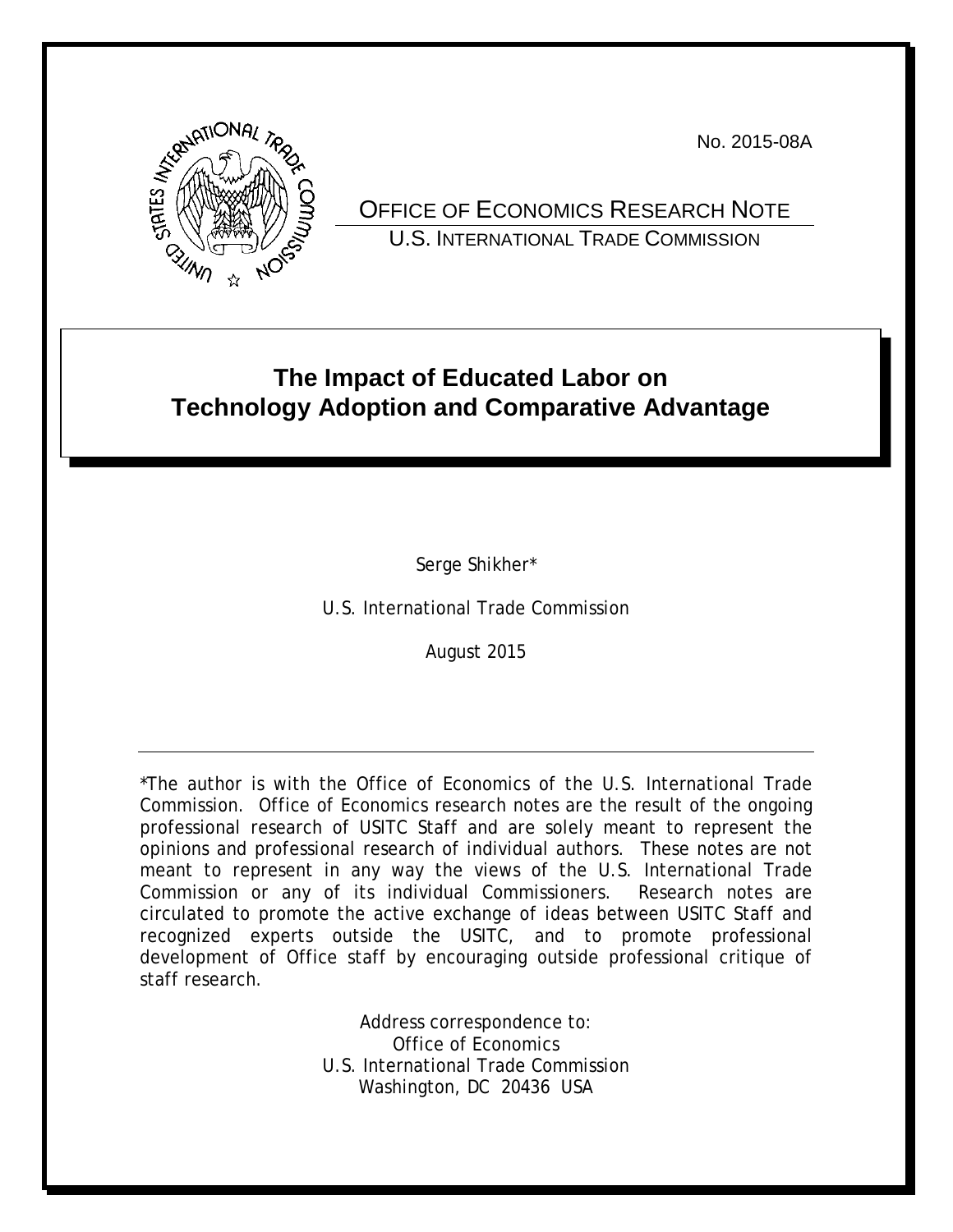# The impact of educated labor on technology adoption and comparative advantage

### Serge Shikher\*

Research Division U.S. International Trade Commission

August 14, 2015

#### Abstract

Productivity differences across countries and industries play a major role in explaining international trade. But, what is behind these productivity differences? This paper finds that labor with post-secondary education and especially labor with an equivalent of an Associate's degree is the main determinant of productivity because it enables technology adoption. I use a variant of the principal component analysis called Singular Value Decomposition to break down productivity differences into country- and industry-specific components. This approach turns out to be successful empirically, in contrast to the previous evidence on the Heckscher-Ohlin model. I consider several candidates to match principal country- industry-specific components of productivity: physical capital, labor with various levels of education, and institutions. I find that labor with tertiary education is the best match. Analysis of the data on foreign technology licensing also leads to the conclusion that it is educated labor rather than institutions that is the main cause of productivity differences. Evidence on occupations and technology licensing shows that the main function of labor with tertiary education is to enable technology adoption. Based on this evidence, I develop a model in which comparative advantage is endogenous and technology adoption is driven by highly educated labor. I show that this model does a good job explaining comparative advantages.

JEL codes: F1, J24, I2, O4

Keywords: International trade, comparative advantage, specialization, education, human capital, development accounting

# 1 Introduction

Different countries export different sets of products. The pattern of trade is not random, however, and the focus of this paper is on understanding the pattern of exports across countries. For example, countries with low GDP per capita tend to export products in certain industries, such as textile,

E-mail: serge.shikher@usitc.gov. The views expressed in this paper are strictly those of the author and do not represent the opinions of the U.S. International Trade Commission or of any of its Commissioners.

<sup>&</sup>lt;sup>†</sup>I thank Darlene Chisholm, Kara Reynolds, seminar participants at the USITC, Washington Area International Trade Symposium (WAITS) at the George Washington University, and the Midwest International Economics Meetings at the Ohio State University for thoughtful comments that helped improve this paper.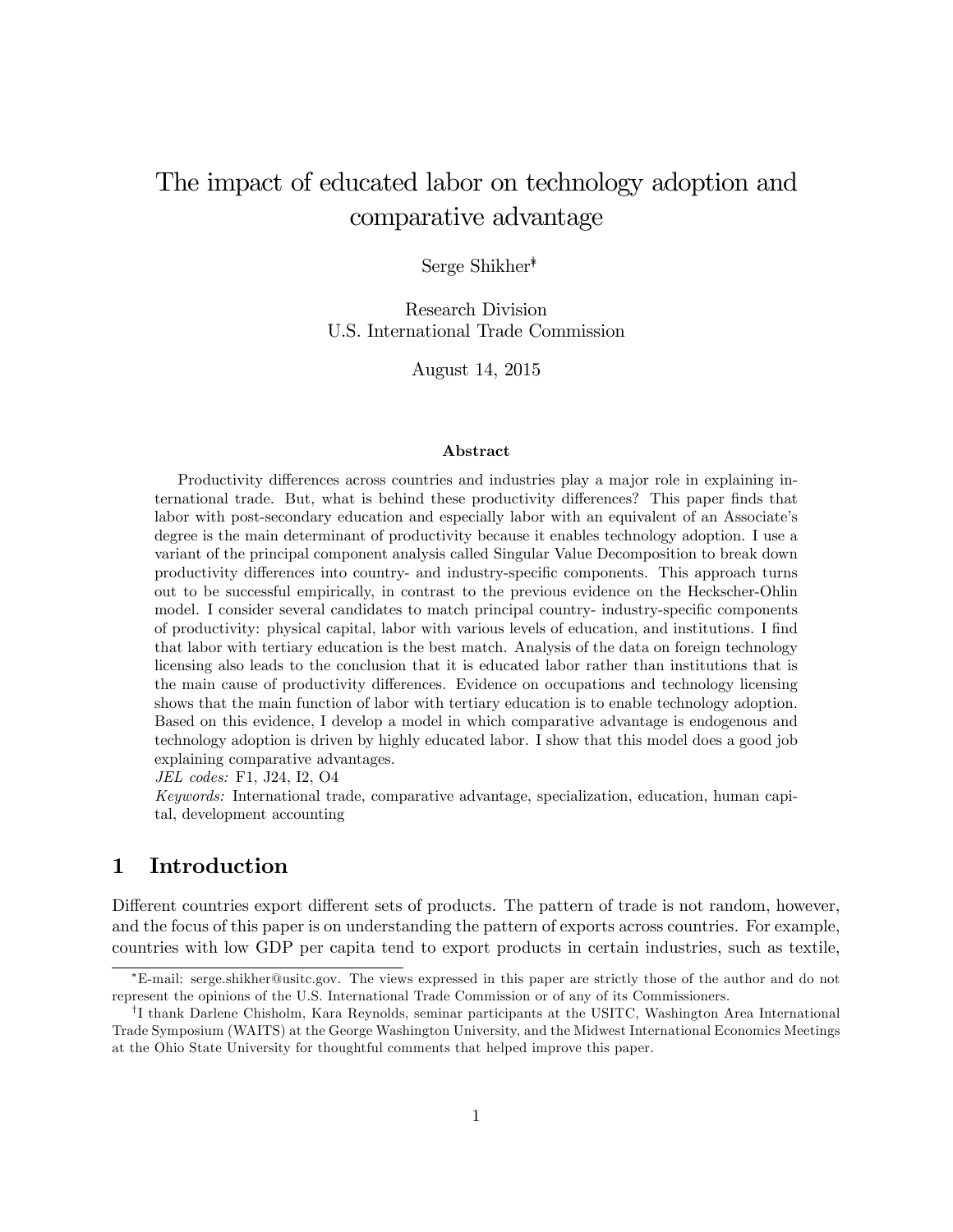basic metals, and food. Countries with high GDP per capita, on the other hand, tend to export certain types of machinery, such as medical equipment.

What explains the pattern of exports? Is it technology, abundance of some factors, or something else? The Ricardian model explains the pattern of trade by productivity differences, which determine comparative advantages. Empirical studies show that productivity differences are some of the most influential, maybe even the most influential, determinants of trade.<sup>1</sup> The goal of this paper is to go beyond the productivity explanation and look for causes of productivity differences across countries and industries.

The paper makes contributions to two literatures. It uses a novel empirical approach to estimate the effects of country and industry characteristics on productivity, thus contributing to the Heckscher-Ohlin empirical literature. This approach does not require taking a stand apriori on which factors to include in the analysis. The paper also contributes to the development accounting literature by adding the industry dimension. It shows that there is additional information contained in the industry dimension that can help us understand the sources of productivity differences across countries.

The paper finds that labor with tertiary education, especially labor with an equivalent of an Associate's degree, is the key determinant of productivity differences across industries and countries. The main contribution of this type of labor is to enable technology adoption.

The first step in the paper is to estimate productivities in each industry and country of the dataset. Comparative advantages are determined by productivities in autarky, which are normally different from the productivities observed with trade. The paper uses the Eaton-Kortum model to estimate productivities in autarky.

When calculating productivities, the paper takes care to account for key factors of production. In addition to physical capital, the paper accounts for three types of labor distinguished by education: labor with primary, secondary, and tertiary education. In order to account for the contributions of these types of labor to production, the paper uses data on wages and employments in a wide set of countries. The paper is the first to the author's knowledge to calculate shares for these types of labor using data for a wide set of countries, not just the U.S.

The paper also accounts for differences in education quality across countries. Recent literature presents evidence on education quality differences from international test scores and earnings of immigrants (Hanushek and Kimko, 2000; Hendricks, 2002; Schoellman, 2012). Consistent with that literature, this paper finds that ignoring education quality differences substantially overestimates productivity gaps across countries.

The next step in the paper is to study the pattern of estimated productivities across industries and countries. The key finding is that productivity gaps between countries are systematically different across industries. Countries that are further away from technological frontier have productivities that are lower in some industries than in others. Since distance to technological frontier has a high negative correlation with GDP per capita, another way of stating the key finding is that productivity gaps between rich and poor countries are systematically greater in some industries than in others.

The next challenge is to parsimoniously describe the observed pattern of productivities. For this purpose, I use a linear combination of country and industry characteristics. This approach can be thought of as a generalized Heckscher-Ohlin approach. However, since we do not know which factors may be affecting productivities, the first question is can a linear combination of any country

<sup>&</sup>lt;sup>1</sup>See for example Trefler (1995), Harrigan (1997), Davis and Weinstein (2001), and Eaton and Kortum (2012).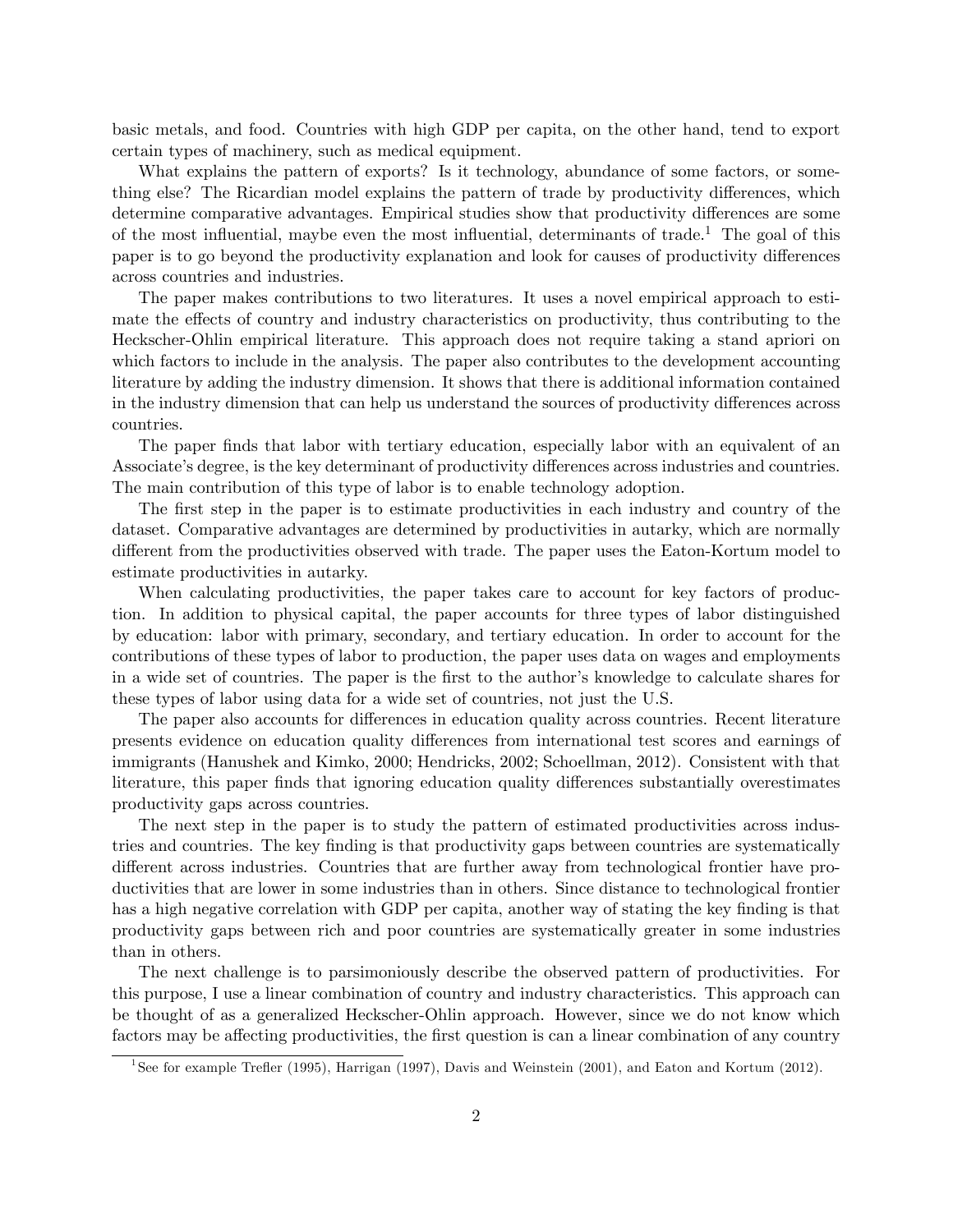and industry characteristics explain productivities. To answer this question, I use a statistical technique called singular value decomposition (SVD), a variant of principal component analysis. The answer to the above question is a resounding "yes". A linear combination of just one country characteristic and one industry characteristic estimated by SVD can explain 92% of the variation of 742 productivities in 53 countries and 14 industries.

I then proceed to search for real-life counterparts of the country and industry characteristics estimated by SVD. I investigate various factor endowments and measures of institutions. I find that the endowment and intensity of labor with tertiary education have the highest correlations with country and industry characteristics, respectively, estimated by SVD. Since the market cost of labor with tertiary education has already been accounted for when calculating productivities, these results suggest that there is an externality to using highly educated labor. The externality is the ability to use sophisticated and productive technology.

This conclusion is supported by evidence from licensing of foreign technology. In the industries that extensively use highly educated labor, we observe high levels of technology adoption in the countries with high endowments of educated labor and very low levels of technology adoption in the countries with low endowments of this labor. By contrast, in the industries that use little educated labor the levels of foreign technology licensing are equal across all countries. The lack of highly educated labor is one of the main reasons for slow technology adoption (Nelson and Phelps, 1966; Benhabib and Spiegel, 2005).

Based on these results, I create a model of technology adoption in which a country's ability to adopt technology in a particular industry is a function of that country's endowment of educated labor and the industry's need of that labor. The model is able to explain 50% of variation of productivities across both countries and industries.

This paper is related to the extensive literature that searches for the determinants of the pattern of trade and specialization. The Ricardian (1817) model tells us to look at comparative advantages driven by labor productivity differences. The Ricardian model does well empirically: early twocountry studies of MacDougall (1951) showed good explanatory power of the Ricardian model and, more recently, the multi-country Ricardian model of Eaton and Kortum (2002) has been shown to Öt data well. Eaton and Kortum (2012) provide a review of the recent literature.

However, there is something unsatisfying about the Ricardian model. Labor productivity differences determine the pattern of trade, but what determines the labor productivity differences? Heckscher (1919) and Ohlin (1924) created a model that explained labor productivity differences by differences of factor endowments across countries and differences of factor use across industries. However, studies done until now have shown that factor endowment differences can explain only a fraction of comparative advantages. Productivity differences are still needed to explain the rest (Trefler, 1995; Harrigan, 1997; Davis and Weinstein, 2001).

The search for an explanation of the pattern of trade largely parallels macroeconomics' search for an explanation of per capita income differences across countries, also known as development accounting. In development accounting, large differences in total factor productivity across countries are needed to explain differences in per capita income (Hall and Jones, 1999; Caselli, 2005). These productivity differences are typically interpreted as differences in technology.

The empirical result that productivity differences play the greatest role in determining comparative advantage is akin to the result that total factor productivity (TFP) differences play the greatest role in explaining per capita income differences across countries. Ricardian productivity differences, just like TFP, are measured as residuals and, therefore, just like TFP, are "measures of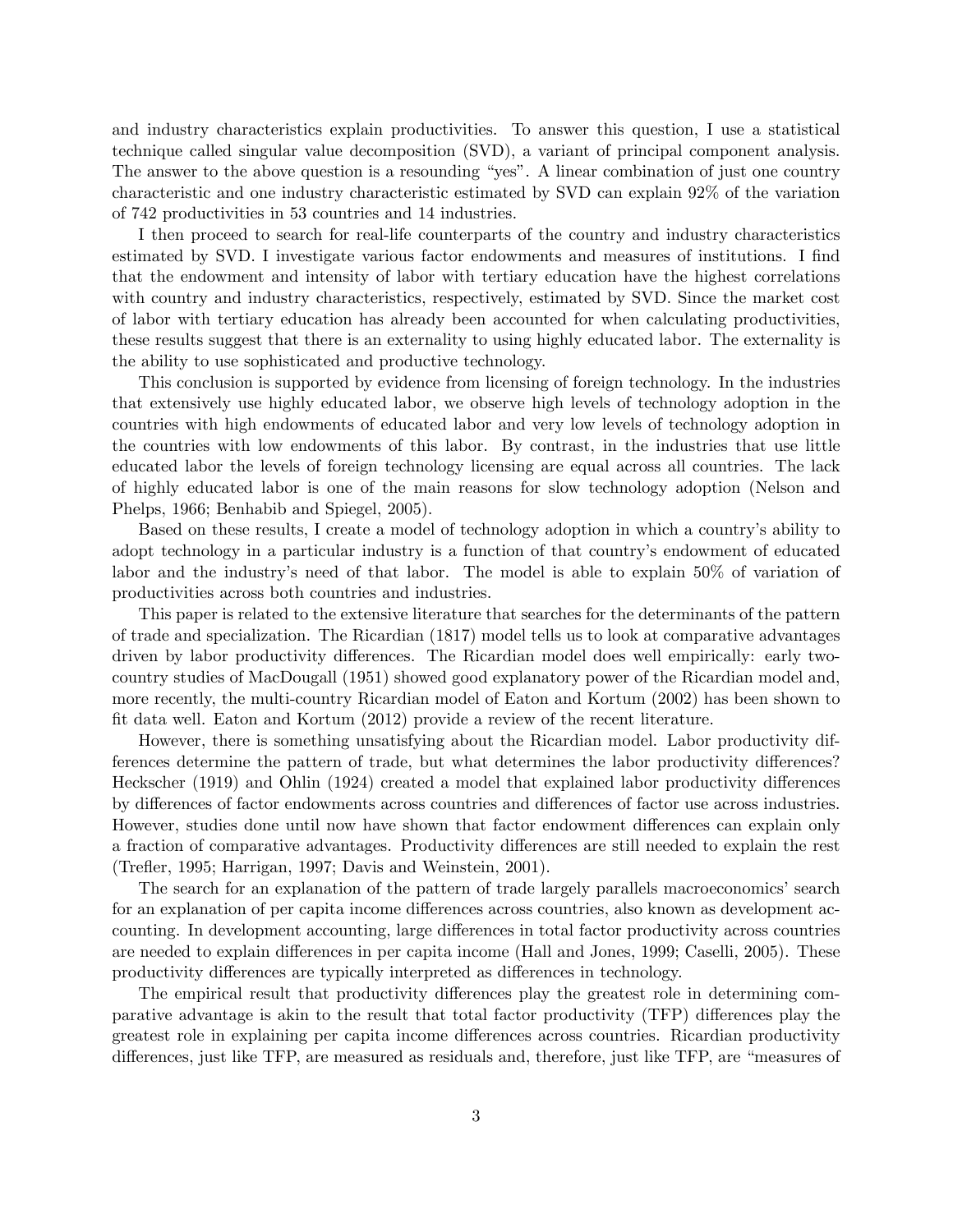our ignorance".<sup>2</sup>

Dissatisfaction with exogenous productivity differences as the explanation for the pattern of income across countries lead to the appearance of the endogenous growth literature. This literature aims to explain the differences in productivities across countries by accounting for additional factors, such as human capital (Mankiw, Romer and Weil, 1992), or by introducing mechanisms for technology production and transfer (Romer, 1990; Nelson and Phelps, 1966; Basu and Weil, 1998; Acemoglu and Zilibotti, 2001).

There is a literature that empirically investigates the effects of human capital on trade and specialization. Romalis (2004) finds that skill-abundant countries specialize in skill-intensive industries. Ciccone and Papaioannou (2009) find that countries with higher initial education levels experienced faster growth in schooling-intensive industries in the 1980s and 1990s. Other papers that studied the relationship between human capital and trade are Keesing (1966), Baldwin (1971), Baldwin (1979), and Harrigan (1997).

There are many papers that investigate the effects of human capital on output (Barro, 1991; Bils and Klenow, 2000; Barro and Lee, 2001; Erosa, Koreshkova and Restuccia, 2007; Manuelli and Seshadri, 2010; Schoellman, 2012).<sup>3</sup>

There is no widely agreed on measure of human capital. Generally, the existing literature has not focused on workers with tertiary education. Typical measures of human capital are average years of schooling, fraction of workers with secondary education, fraction of skilled workers, and fraction of non-production workers. These measures are much less correlated with productivity than the fraction of workers with tertiary education.<sup>4</sup>

This paper also finds that institutions play an important role in determining the pattern of productivities. Therefore, it confirms the findings of several previous papers that looked at the effects on institutions on trade (Nunn, 2007; Levchenko, 2007; Chor, 2010; Costinot, 2009). However, this paper presents evidence that education plays a greater role in determining productivity than institutions.

The results of this paper are useful for applied trade analysis. Understanding causes of productivity differences makes it possible to predict changes in comparative advantages, trade flows, and specialization that will occur in the future. It also improves accuracy with which trade economists can predict the effects of trade policy changes. Policy implications are discussed in the conclusion.

# 2 Estimation of productivity

I start by estimating country- and industry-specific levels of productivities, which will determine absolute and comparative advantages of countries. The production function in industry j of country

<sup>&</sup>lt;sup>2</sup>The interpretation of TFP as a "measure of our ignorance" is due to Abramovitz (1956).

<sup>&</sup>lt;sup>3</sup>Older literature finds the effect of education on output growth to be weak. Several reasons for this finding have been suggested: (a) attenuation due to mismeasured schooling data (Krueger and Lindahl, 2001) and (b) crosscountry difference in educational quality (Hanushek and Kimko, 2000; Hendricks, 2002). Once education quality differences are accounted for, the effects of education on output increase significantly (Erosa et al., 2007; Manuelli and Seshadri, 2010; Schoellman, 2012).

<sup>4</sup>Nunn (2007) distinguished between high school graduates and those that did not graduate from high school at the country level and fraction of non-production workers in the U.S. at the industry level. Levchenko (2007) and Chor (2010) looked at a fraction of non-production workers in the U.S. data. Costinot (2009) used average educational attainment for country. At the industry level, he looked at "complexity" of an industry, which is approximately equal to the average educational attainment. He used it as a measure of institutional intensity.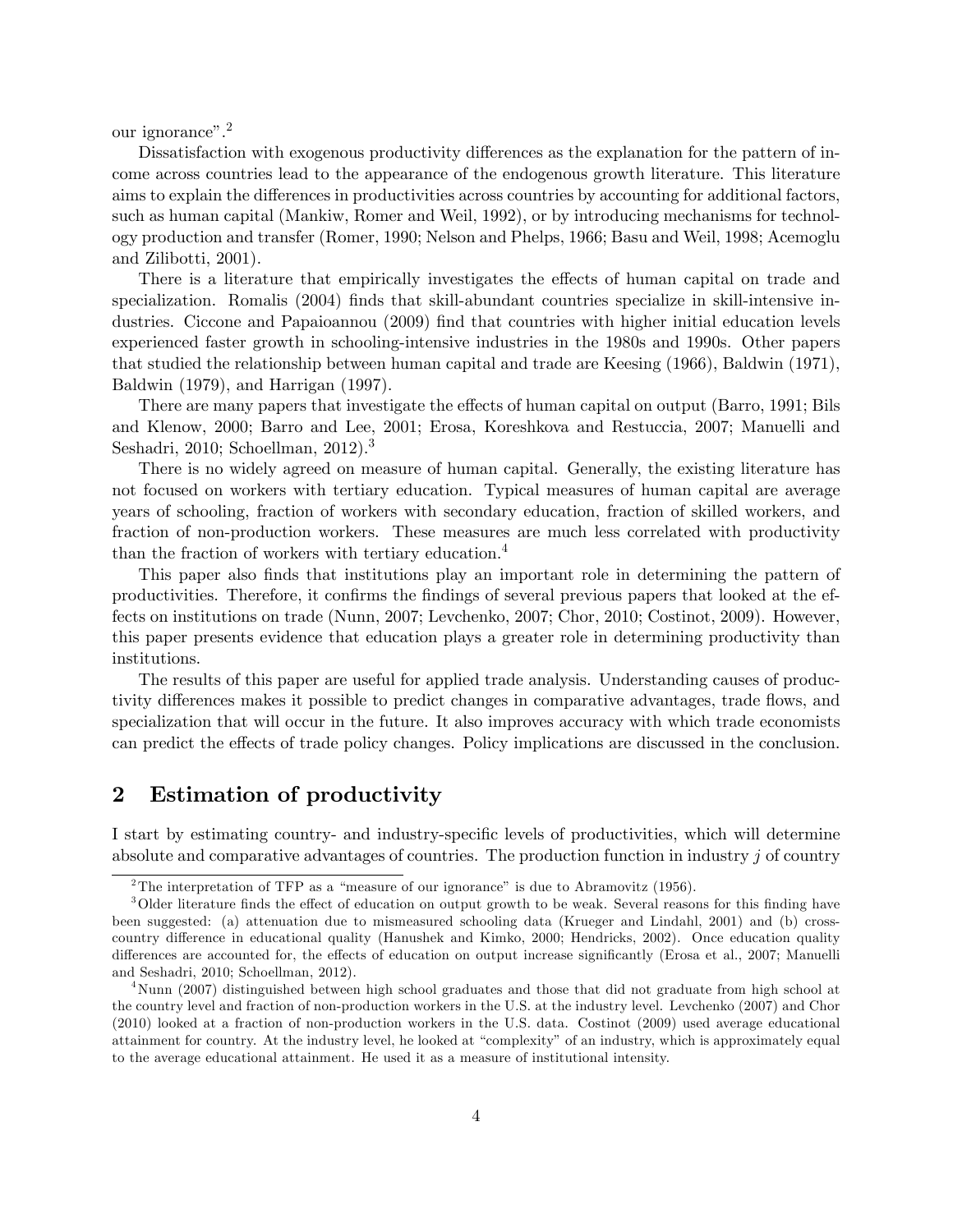i is

$$
Q_{ij} = \tau_{ij} K_{ij}^{\alpha_j} \left( \prod_e L_{eij}^{\lambda_{ej}} \right) M_{ij}^{1-\alpha_j-\beta_j}
$$
\n(1)

where Q is output,  $\tau$  is the total factor productivity (TFP), K is physical capital,  $\alpha$  is the share of capital,  $L_{eij}$  is the quantity of labor with of type e employed in industry j of country i,  $\lambda_{ej}$  is the share of that type of labor in industry  $j, \beta_j = \sum_{e} \lambda_{ej}$  is total labor share, and M is intermediate goods. There are several types of labor differentiated by years of education. These types of labor are imperfect substitutes in production. Productivity can only be measured in relative terms so I choose the U.S. as the base country.

One important issue with differentiating labor by level of education in the production function is that there is no readily available data on labor shares  $\lambda_{ej}$  by industry outside the U.S. This paper is the first to my knowledge to compile such data.<sup>5</sup> I collect the necessary data from a broad set of countries for three types of labor: labor with no more than primary education  $(e = 1)$ , labor with more than primary, but less than tertiary education  $(e = 2)$ , and labor with at least some tertiary education ( $e = 3$ ). I also allow for differences in education quality across countries, as explained later in this section.

#### 2.1 Productivity in autarky

From the production function (1), we derive (in logs) the TFP in industry j of country i relative to the U.S. Since reliable estimates of industry-level capital stocks do not exist for a broad set of countries, I will use the dual expression for TFP.<sup>6</sup> It is given by

$$
\log \frac{\tau_{ij}}{\tau_{us,j}} = \alpha_j \log \frac{r_i}{r_{us}} + \sum_{e} \lambda_{ej} \log \frac{w_{ei}}{w_{e,us}} + (1 - \alpha_j - \beta_j) \log \frac{\rho_{ij}}{\rho_{us,j}},
$$
(2)

where r is the cost of capital,  $w_e$  is the cost of labor or type e, and  $\rho$  is the cost of intermediate goods bundle.<sup>7</sup>

Each industry consists of many products. Trade literature tells us that different products within an industry are produced with different productivities. So we can think of industry productivity  $\tau_{ii}$  as some average of the productivities of individual producers (and products) within an industry.

Dornbusch, Fischer and Samuelson (1977) describe how trade affects average productivity when there are productivity differences across products. Trade allows countries to produce only a fraction

$$
{}^{7}\text{The dual expression for }\tau\text{ is derived as follows }\frac{Q_{ij}}{Q_{us,j}} = \left(\frac{\alpha_j Q_{ij}}{\alpha_j Q_{us,j}}\right)^{\alpha} \left(\frac{\beta_j Q_{ij}}{\beta_j Q_{us,j}}\right)^{\beta} \left(\frac{\left(1-\alpha_j-\beta_j\right) Q_{ij}}{\left(1-\alpha_j-\beta_j\right) Q_{us,j}}\right)^{(1-\alpha-\beta)} =
$$

 $\left(\frac{r_i K_{ij}}{r_{us} K_{us,j}}\right)^{\alpha} \left(\frac{w_i L_{ij}}{w_{us} L_{us,j}}\right)^{\beta} \left(\frac{\rho_i M_{ij}}{\rho_{us} M_{us,j}}\right)^{(1-\alpha-\beta)}$ . Taking logs and combining with the primary expression for  $\tau$ , we obtain the dual expression for relative total factor productivity.

 $5$ Previous studies used various measures of skill intensity. Some studies used skilled/unskilled classification of labor reported in some surveys. However, I find there is only weak correlation between skill and education. Skill is typically defined as knowledge of a particular complicated procedure, such as welding. Education, on the other hand, is a much more broad set of knowledge. Some studies measured skill intensity by the proportion of non-production workers in the total labor. I find this statistics also has only a very weak correlation to the level of education of the workforce. For example, in some industries production workers are required to have post-secondary education.

<sup>&</sup>lt;sup>6</sup>While it is possible to derive industry-level capital stocks from investment time series, the investment data is not reliable for a broad set of countries (see for example Hsieh). In addition, capital services which are used in production can be systematically different from capital stocks because capital utilization rates can vary across countries and industries.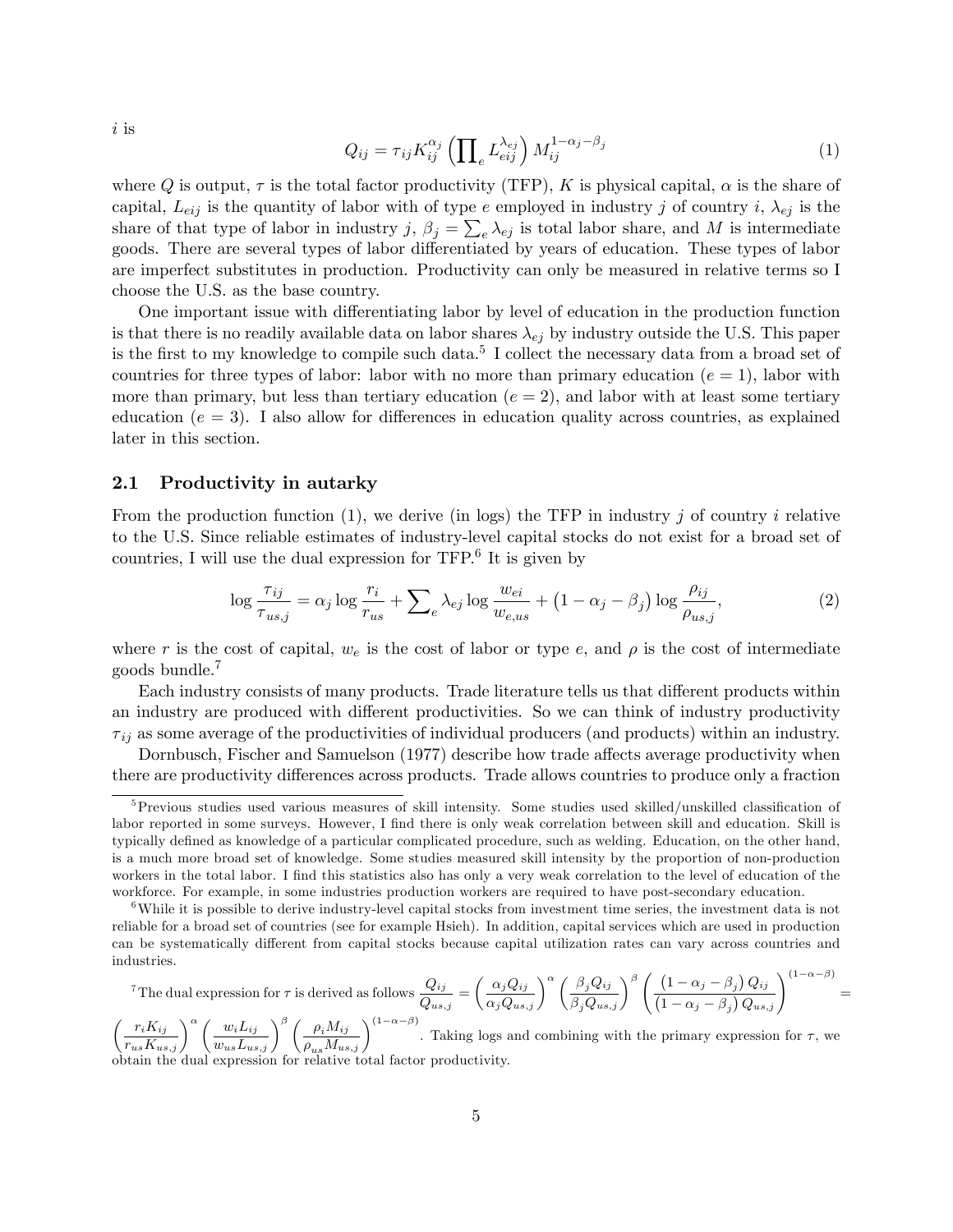of all goods that they consume. When a country produces a small fraction of all possible products in an industry, it produces the products with the highest productivities. These products have the greatest chance of being successful on domestic and foreign markets. The other products wanted for consumption are imported. When a country produces a large fraction of all products, it produces the products that have high as well as those that have moderate productivities. In autarky, a country is forced to make products with even the lowest productivities. Therefore, trade has an effect on average total factor productivity in an industry.

Product level differences in productivities create product-level comparative advantages. Differences in industry total factor productivities (average across products) create industry-level comparative advantages. For example, one country may have a comparative advantage in making textile products while another country may have a comparative advantage in making electronic components. The goal of this paper is to explain these industry-level comparative advantages.

An industry-level comparative advantage is determined by the average productivity of all goods in an industry, not just those that are currently produced. Therefore, we need to know the average productivity of all goods that can be produced by industry  $j$  in country  $i$ . In other words, we need to know the average industry productivity in autarky. The total factor productivity (2), on the other hand, gives us the average productivity only of goods that are currently being produced.

I will denote the average productivity of all goods in an industry (even those that are not currently produced) by  $A_{ij}$ . I will call this measure "productivity" to distinguish it from total factor productivity  $\tau$ . The difference between  $A_{ij}$  and  $\tau_{ij}$  will be called  $R_{ij}$ . The productivity in industry  $j$  of country  $i$  relative to the U.S. will be

$$
\log \frac{A_{ij}}{A_{us,j}} = \log \frac{\tau_{ij}}{\tau_{us,j}} + \log \frac{R_{ij}}{R_{us,j}}.
$$
\n(3)

Parameter  $A_{ij}$  determines the set of technologies available for production in industry j of country i.

Plugging (2) into (3) we obtain

$$
\log \frac{A_{ij}}{A_{us,j}} = \alpha_j \log \frac{r_i}{r_{us}} + \sum_{e} \lambda_{ej} \log \frac{w_{ei}}{w_{e,us}} + (1 - \alpha_j - \beta_j) \log \frac{\rho_{ij}}{\rho_{us,j}} + \log \frac{R_{ij}}{R_{us,j}}.
$$
 (4)

The intuition for the relationship between  $\tau_{ij}$ ,  $R_{ij}$ , and  $A_{ij}$  is the following. Let's say we observe two countries X and Y with the same TFP and trade costs. We also observe that country X has higher exports, which implies that X is producing a greater fraction of products.<sup>8</sup> Since X produces a greater fraction of products, but has the same average TFP as Y, it must have higher A than Y. This is graphically illustrated in a figure in the appendix. Empirically, we will estimate X having greater R than Y, which would result in X having greater estimated  $A$  than Y.

# **2.2** Estimating  $log(R_{ij}/R_{us,j})$

What is needed now is a way to estimate  $\log(R_{ij}/R_{us,j})$ . Here I get help from the Eaton and Kortum (2002) model, which is the extension of Dornbusch et al. (1977) to many countries. In the Eaton-Kortum model, productivites of individual products are modeled as draws from the

<sup>&</sup>lt;sup>8</sup>There is no intensive margin, so greater exports can only come from the extensive margin.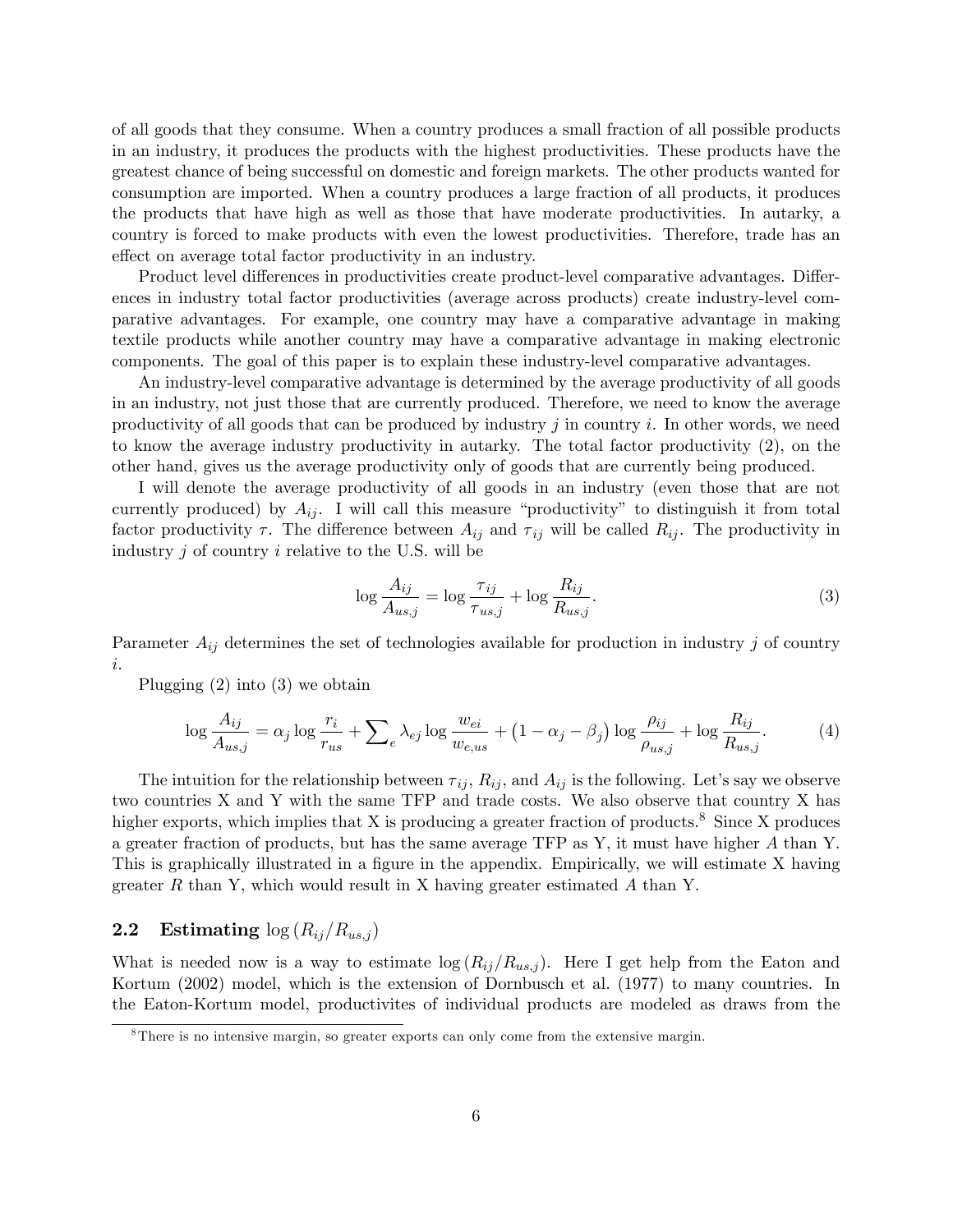statistical distribution called Fréchet. Using the Eaton-Kortum model, I show that  $R_{ij}$  can be estimated using a gravity equation

$$
\log \frac{X_{nij}}{X_{nnj}} = -\theta \log d_{nij} + \theta \log R_{ij} - \theta \log R_{nj},\tag{5}
$$

where  $X_{nij}$  represents industry j imports from i to n,  $X_{nnj}$  represents purchases of domesticallyproduced goods in n,  $d_{nij}$  is the "iceberg" trade cost of delivering goods from i to n in industry j  $(d_{nij} \geq 1)$ , and  $\theta$  is a parameter. Eaton and Kortum call  $R_{ij}$  the "competitiveness" of country i's industry j.

Equation (5) is equation (25) in Eaton and Kortum (2002) in logs with  $R_{ij}^{\theta} \equiv T_{ij} w_i^{-\theta \beta_j} \rho_{ij}^{-\theta (1-\beta_j)}$ , applied at the industry level. In the Eaton-Kortum model, the price of the intermediate goods bundle is the same as the price of the consumption good  $p_i$ . With many industries, the price of the intermediate goods bundle becomes industry-specific  $\rho_{ij}$ . Adding physical capital and differentiated labor as factors of production changes the cost of inputs from  $w_i^{\beta_j}$  $\frac{\beta_j \rho_{ij}^{\left(1-\beta_j\right)}$  to  $r_i^{\alpha_j}$  $\int\limits_i^{\alpha_j}\left(\prod_e w_{ei}^{\lambda_{ej}}\right)\rho_{ij}^{\left(1-\alpha_j-\beta_j\right)}.$ 

In the Eaton-Kortum model,  $T_{ij}$  is the parameter of the distribution that describes the productivities of individual products. The mean productivity is  $T_{ij}^{1/\theta}$ , which I denote by  $A_{ij}$ . This is the mean productivity of all products in an industry. If  $R_i^{\theta} \equiv r_i^{\alpha_j}$  $\int_{i}^{\alpha_{j}}\left(\prod_{e}w_{ei}^{\lambda_{ej}}\right)\rho_{ij}^{\left(1-\alpha_{j}-\beta_{j}\right)}\text{ and }A_{ij}=T_{ij}^{1/\theta_{ij}}$ ij  $\sqrt{2}$  $r_i^{\alpha_j}$  $\int_{i}^{\alpha_j} \left( \prod_e w_{ei}^{\lambda_{ej}} \right) \rho_{ij}^{(1-\alpha_j-\beta_j)} \right)$ . Taking logs and rearranging we obtain (4).

then  $R_{ij}=A_{ij}/$ To estimate competitiveness measures  $R_{ij}$  using (5), I need a trade cost function in order to link  $d_{nij}$  with data. As in Eaton and Kortum, I will assume that trade cost  $d_{nij}$  is represented by

$$
\log d_{nij} = d_{kj}^{phys} + b_j + l_j + f_j + m_{nj} + \delta_{nij}
$$
\n(6)

where  $d_{kj}$   $(k = 1, ..., 6)$  is the effect of distance lying in the kth interval,  $b_j$  is the effect of common border,  $l_j$  is the effect of common language,  $f_j$  is the effect of belonging to the same free trade area,  $m_{nj}$  is the overall destination effect, and  $\delta_{nij}$  is the sum of geographic barriers that are due to all other factors.<sup>9</sup> As typical in trade literature, international trade cost is measured relative to domestic trade cost:  $\log d_{iij} \equiv 0$ .

Combining (5) and (6), I obtain the estimating equation for competitiveness measures  $R_{ij}$ :

$$
\log \frac{X_{nij}}{X_{nnj}} = -\theta d_{kj}^{phys} - \theta b_j - \theta l_j - \theta f_j + D_{ij}^{exp} + D_{nj}^{imp} + \varepsilon_{nij},\tag{7}
$$

where  $D_{ij}^{exp} = \theta \log R_{ij}$  is the exporter fixed effect and  $D_{nj}^{imp} = -\theta m_{nj} - \theta \log R_{nj}$  is the importer fixed effect. The error term is  $\varepsilon_{nij} = -\theta \delta_{nij}$ . The left-hand side of (7) is obtained as follows:  $X_{nij}$  is from data and  $X_{nnj}$  is calculated as total output minus total exports of industry j in country n. The right-hand side of  $(7)$  consists of fixed effects. When estimating  $(7)$  the following normalization is used:  $D_{us,j}^{exp} = D_{us,j}^{imp} = 0$ . Consequently, the estimation produces relative competitiveness measures  $R_{ij}/R_{us,j}$ .

With estimates of competitiveness measures  $R_{ij}/R_{us,j}$  in hand, I can calculate productivities  $A_{ij}/A_{us,j}$  using (4). But first I need to obtain input costs and shares. Factor shares and prices are

the following trade cost function:

<sup>&</sup>lt;sup>9</sup>Note that unlike Eaton and Kortum  $(2002)$ , trade cost here is industry-specific.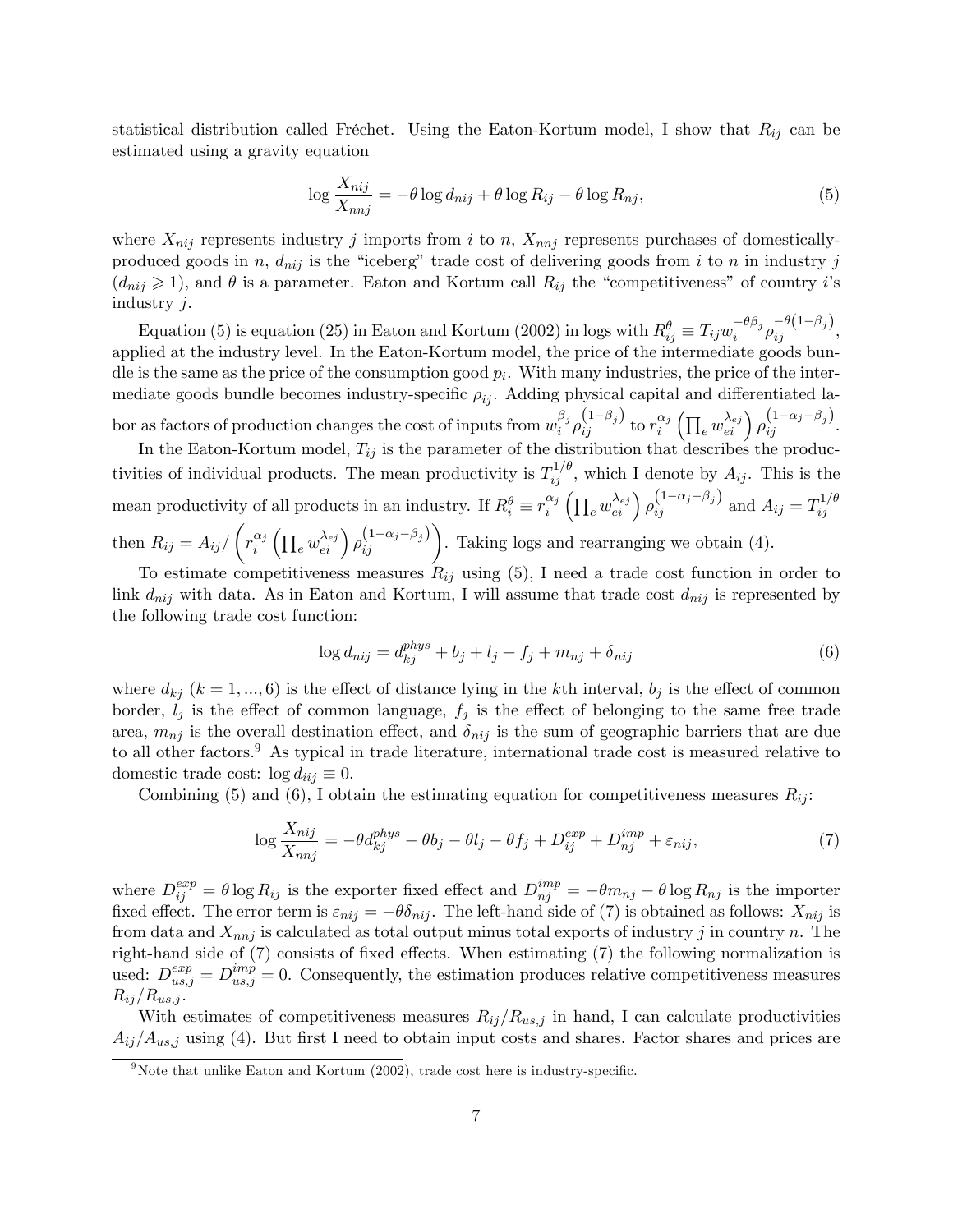obtained from data. I assume that the intermediate goods bundle is a Cobb-Douglas aggregation of goods from all industries:

$$
\rho_{ij} = \prod_{m=1}^{J} p_{im}^{\eta_{jm}},\tag{8}
$$

where  $p_{im}$  is the price index in industry m of country i and  $\eta_{jm}$  is the share of industry m in industry j intermediate goods bundle. The price of the intermediate goods bundle in each country and industry can be calculated using the Eaton-Kortum model following Shikher (2012):

$$
\log \frac{\rho_{ij}}{\rho_{us,j}} = \frac{1}{\theta} \sum_{m=1}^{J-1} \eta_{jm} \left( \log \frac{X_{iim}/X_{im}}{X_{us,us,m}/X_{us,m}} - \theta \log \frac{R_{im}}{R_{us,m}} \right). \tag{9}
$$

#### 2.3 Accounting for differences in education quality

I allow for the possibility that education quality can differ across countries. Measuring relative costs of labor in (4) by  $w_{ei}/w_{e,us}$  only makes sense if labor quality is the same across countries. There is a growing body of literature that shows that education quality varies across countries and the variation helps explain GDP per capita differences across countries. The evidence of education quality differences includes international test scores (Hanushek and Kimko, 2000; Kaarsen, 2014) and earnings of immigrants (Hendricks, 2002; Schoellman, 2012). Whether education quality differences can help explain measured cross-industry productivity differences is a question that has not been asked until now.

To account for cross-country differences in education quality I use methodology from Schoellman (2012) and educational quality measures from Kaarsen (2014). The wage of workers with education level e in country i is given by  $w_{ei} = \overline{w}_i h_{ei}$ , where  $\overline{w}_i$  is the base wage in country i and  $h_{ei}$  is the human capital of labor with education level  $e$  in country  $i$ . Human capital is a function of years and quality of education:  $h_{ei} = e^{\phi(s_e, q_i)}$ , where  $s_e$  is the number of year of education of level e and  $q_i$  is the quality of education in country i. Function  $\phi$  is given by  $\phi(s_e, q_i) = \frac{\theta}{\eta}(s_e q_i)^{\eta}$ , where  $\theta$ and  $\eta$  are parameters. With this specification, labor is differentiated by the level of schooling and also the quality of this schooling. So workers with secondary education in the United States and Brazil may have different levels of human capital for use in production.

The wages observed in data are  $w_{ei}^i$ , where the superscript represents the quality of education that workers received. In order to compare wages across countries, the wages need to be for workers with the same level and quality of education. So while we observe  $w_{ei}^i/w_{e,us}^{us}$ , we need  $w_{ei}^{us}/w_{e,us}^{us}$ . In the second ratio both wages are for workers with the U.S. quality of education.<sup>10</sup> We can derive the second ratio from the first using methodology of Schoellman (2012) and Kaarsen (2014) and educational quality estimates from Kaarsen (2014):

$$
\log \frac{w_{ei}^{us}}{w_{e,us}^{us}} = \log \frac{w_{ei}^{i}}{w_{e,us}^{us}} + \log \frac{w_{ei}^{us}}{w_{ei}^{i}} = \log \frac{w_{ei}^{i}}{w_{e,us}^{us}} + \log \frac{\overline{w}_{i}h_{e,us}}{\overline{w}_{i}h_{ei}} = \log \frac{w_{ei}^{i}}{w_{e,us}^{us}} + \phi(s_{e}, q_{us}) - \phi(s_{e}, q_{i}) =
$$

$$
= \log \frac{w_{ei}^{i}}{w_{e,us}^{us}} + \frac{\theta}{\eta} \left[ (s_{e}q_{us})^{\eta} - (s_{e}q_{i})^{\eta} \right] = \log \frac{w_{ei}^{i}}{w_{e,us}^{us}} + \frac{\theta s_{e}^{p}}{\eta} \left[ (q_{us})^{\eta} - (q_{i})^{\eta} \right] \tag{10}
$$

<sup>&</sup>lt;sup>10</sup>Wages  $w_{ei}^{us}$  are the wages that a U.S.-educated worker from i would earn in i. There is no data on such wages, other than a few anecdotal observations, therefore they need to be estimated.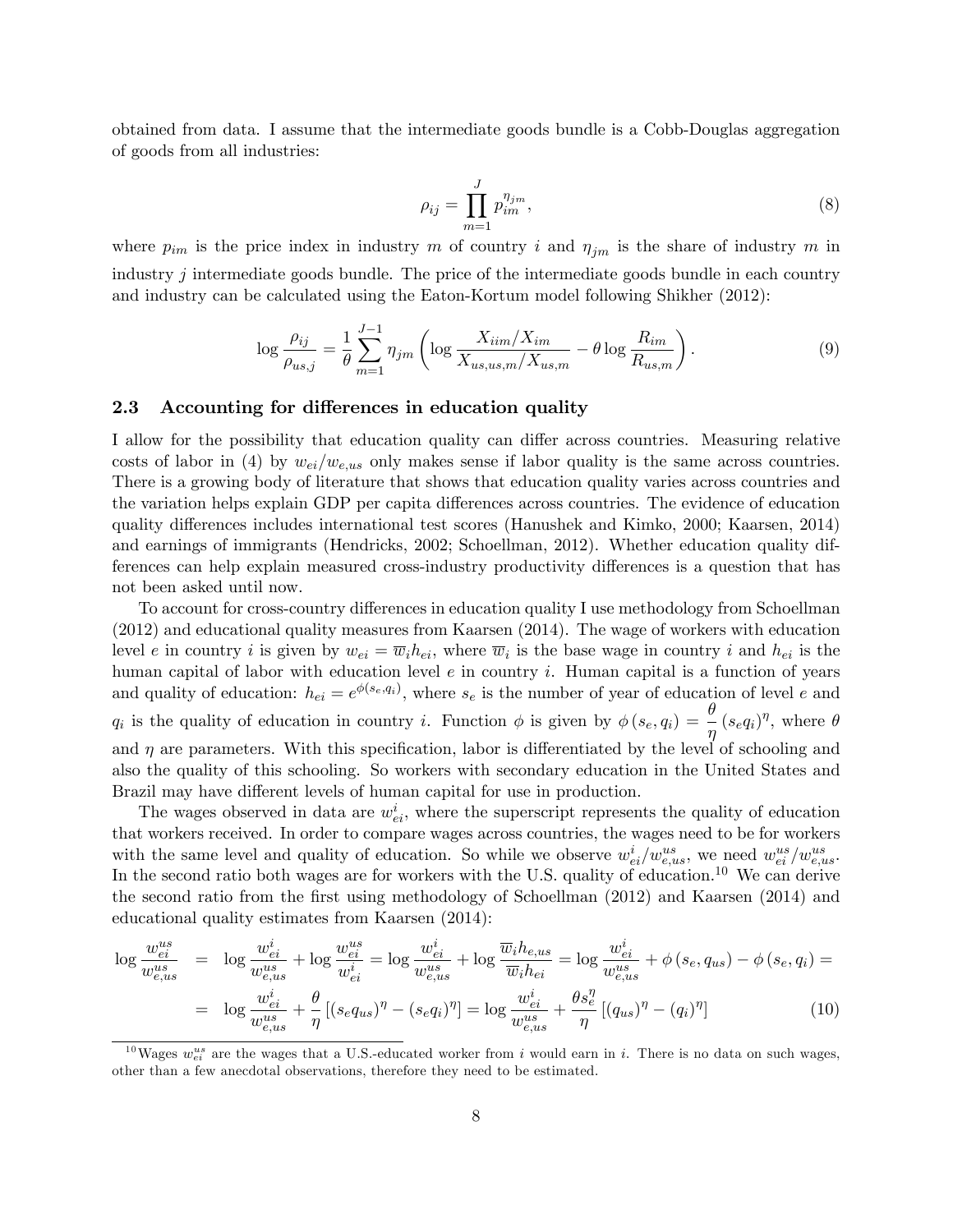Combining the above expression with (4) the expression for relative productivity becomes

$$
\log \frac{A_{ij}}{A_{us,j}} = \log \frac{R_{ij}}{R_{us,j}} + \alpha_j \log \frac{r_i}{r_{us}} + \lambda_{1j} \log \frac{w_{1i}^{us}}{w_{1,us}^{us}} + \lambda_{2j} \log \frac{w_{2i}^{us}}{w_{2,us}^{us}} + \lambda_{3j} \log \frac{w_{3i}^{us}}{w_{3,us}^{us}} + (1 - \alpha_j - \beta_j) \log \frac{\rho_{ij}}{\rho_{us,j}} + \frac{\theta}{\eta} ((q_{us})^{\eta} - (q_i)^{\eta}) (\lambda_{1j} s_1^{\eta} + \lambda_{2j} s_2^{\eta} + \lambda_{3j} s_3^{\eta}) \tag{11}
$$

Schoellman (2012) and Kaarsen (2014) provide a range of estimates of parameters  $\theta$  and  $\eta$ . I use the following numbers of years of education:  $s_1 = 3$  for primary,  $s_2 = 9$  for secondary, and  $s_3 = 15$ for tertiary.

The education quality in most countries is lower than that of the U.S., so their quality-adjusted wages are higher than non-quality-adjusted wages. Adjusting wages for quality in most countries leads to lower measured productivity differences with the United States in all industries. In other words, it helps explain productivity differences across countries. However, there are not enough differences in quality adjustment terms across industries to help explain the pattern of productivity differences across industries, i.e. the pattern of comparative advantages.

To summarize, the procedure for obtaining relative productivities  $A_{ij}/A_{us,j}$  is to first estimate (7) in order to obtain the relative competitiveness measures  $R_{ij}/R_{us,j}$ . The second step is to calculate  $A_{ij}/A_{us,j}$  using (11).

### 3 Data

I estimate country- and industry-specific productivities  $A_{ij}$  for 15 manufacturing industries in 53 countries in 2005. These productivities will inform us about the comparative advantages of countries. The countries include both rich and poor ones. For example, there are 30 countries with per capita GDP less than 20% of the U.S. and 10 countries with GDP per capita less than 5% of the U.S.

The bilateral trade data needed to estimate (7) was obtained from COMTRADE and concorded to 15 2-digit ISIC.<sup>11</sup> The data is for 53 countries in 2005. Imports from home  $X_{nnj}$  are calculated as output minus exports. Output data is originally from INDSTAT2-2010. The data on physical distance, common border, common language, and free-trade agreements is originally from the Gravity Database by CEPII. As in Eaton and Kortum, physical distance is divided into 6 intervals: [0,375), [375,750), [750,1500), [1500,3000), [3000,6000), and [6000, maximum).

Capital shares  $\alpha_j$ , labor shares  $\beta_j$ , and intermediate inputs shares  $\eta_{jm}$  are calculated as the average shares of 43 countries in the input-output tables collected by the  $\text{OECD}.^{12}$  Rates of return to physical capital are calculated in two different ways using two different assumptions. Under the first assumption, rates of return are assumed to be equal in all countries (meaning that capital is assumed to be internationally mobile, subject to transport costs, and economy is in a long-run equilibrium). Under the second assumption, rates of return are given by  $r = \alpha Y/K$ , where  $\alpha$  is the capital share in the economy, equal to  $0.3$ , Y is GDP, and K is capital stock, obtained from Penn World Tables 8 (Feenstra, Inklaar and Timmer, 2013). The choice of the rate of return measure

 $11$ The results of estimating (7) were originally presented in Yaylaci and Shikher (2014), which takes data from Yaylaci (2013).

 $12$ In the data, in addition to intermediate and final goods, there are also investment goods. Since there is no investment in the model, investment goods are treated as intermediate goods.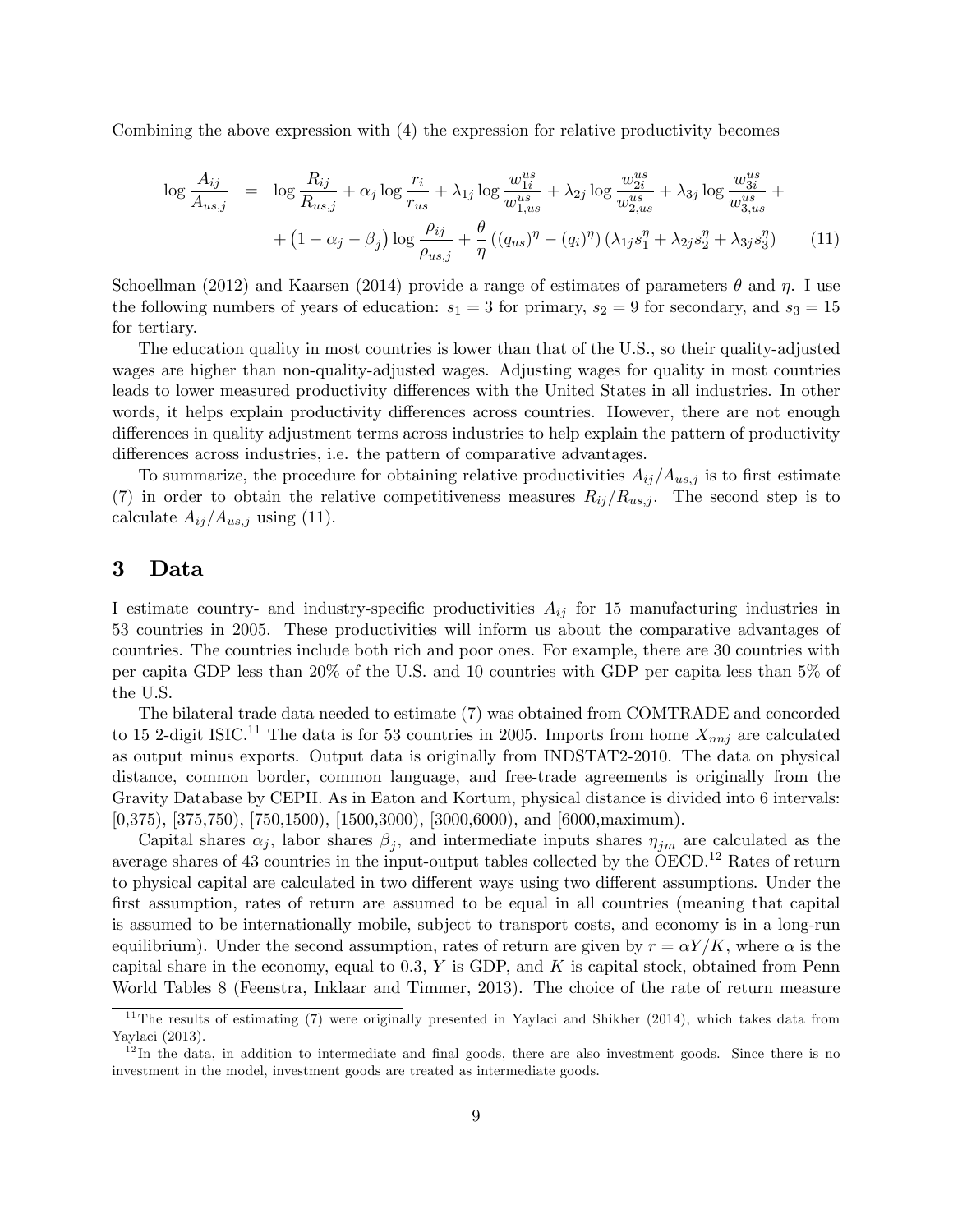has little effect on the results and conclusions of this paper. Results presented in the rest of the paper are obtained using the Örst assumption.

#### 3.1 Data on the earnings of three types of labor

In order to operationalize (11) I need to know the earnings by country and labor type,  $w_{ei}$ , and income shares by labor type in every industry,  $\lambda_{ej}$ . The earnings are obtained from data. The income shares are calculated from earnings  $w_{ei}$  and data on employment by labor type, industry, and country,  $L_{eij}$ . I use multiple data sources for earnings and employment that sometimes supplement each other and sometimes serve to cross-verify each other. What follows is fairly brief exposition of data sources. A much more detailed review is presented in the Data Appendix, available upon request.

There are three data sources for earnings. The first is the Freeman-Oostendorp's Occupational Wages Around the World (OWW) database, which takes its data from the ILO's October Inquiry. It has data for 1983-2008 and 44 countries out of 53 countries in my dataset. For each country, it reports earnings for up to 161 occupations. Each occupation (coded according to the ISCO-88 standard) is related to an industry (ISIC) and level of education (ISCED). For example, occupation number 52 in OWW is a Chemical Engineer employed in the Manufacture of Industrial Chemicals industry who has tertiary education.

To obtain average earnings for a given level of education in a country, I take an average of earnings of all occupations with that level of education in the country. While OWW has many occupations, it does not cover all occupations and does not represent a random sample. Therefore, to check how accurate the average earnings produced by OWW are, I use data from Eurostatís Structure of Earnings Survey (SES). It has 2006 data for 22 out of 53 countries in my dataset. For 15 of those countries, there is earnings data in both OWW and SES datasets. The earnings for each level of education and country are similar in the two datasets with correlation being 0.92.

Two countries in my dataset have no earnings data in either OWW or SES dataset. In addition, data for five countries in OWW is suspect or missing. For these seven countries, I obtain earnings data from country-specific studies. There is a large literature that uses microdata to estimate returns to education, also known as Mincerian returns. These returns are slopes from the regression of the log of earnings on the number of years of education (Mincer, 1974). In addition to the seven countries already mentioned, I calculate earnings by education from Mincerian returns for two more (randomly chosen) countries to see how similar the calculated earnings are to those in OWW. Altogether, I have six countries for which I calculated earnings from Mincerian returns and have earnings data from OWW. The correlation between the earnings obtained from the two sources is 0.9.

Combining all the sources of earnings information, I obtain earnings for each of the 53 countries in my datasets and 3 levels of education. As expected, earnings vary significantly across countries. The cross-country variation in hourly earnings is highly correlated with GDP per capita. Within each country, earnings increase with education ("education premia").<sup>13</sup> The cross-country average premium for having secondary education is  $34\%$ . This number is not adjusted for differences in education quality. The average earnings premium of workers with tertiary education over those with secondary education is 84%. The average earnings premium of workers with tertiary education

<sup>&</sup>lt;sup>13</sup>The only exception is Ukraine where the average worker with secondary education earns a little less than the average worker with primary or less education.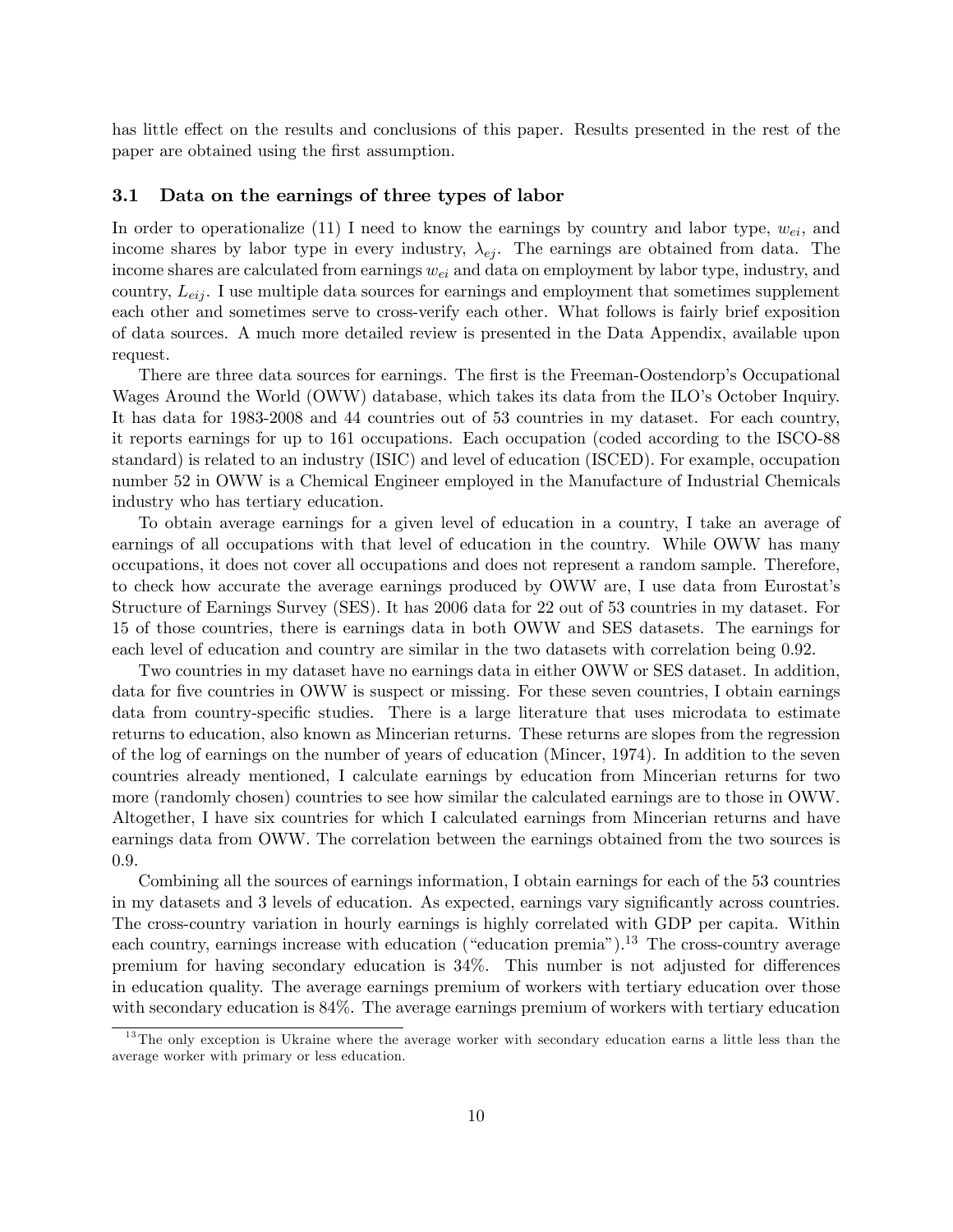over those with primary or no education is 149%. Therefore, having additional education, especially college education, significantly improves ones's standard of living.

In order to adjust wages for differences in education quality, as explained in Section 2.3, I use two sources of estimates of education quality: Schoellman (2012) and Kaarsen (2014). Schoellman (2012) estimates quality of education from earning of immigrants while Kaarsen (2014) estimates them from international science and math test results. The choice of the source for the estimate of education quality makes only small difference in the results presented in this paper and does not affect the conclusions. When estimating productivities, I only present the results obtained using Kaarsen's estimates of q. When looking at the effects of country-specific determinants on productivities in Section 5.1 I show results obtained using both Schoellman's and Kaarsen's estimates. I use each author's corresponding estimates of parameters  $\eta$  and  $\theta$ . Schoellman estimates  $\eta = 0.5$ while setting  $\theta = 1$ . Kaarsen estimates  $\eta = 0.35$  and  $\theta = 0.46$ .

#### 3.2 Data on the employment and shares of three types of labor

The main source of data for the employment by country, industry, and level of education,  $L_{eij}$ , is the World Bank Enterprise Surveys (WBES). The surveys were conducted during 2002-05 and have data on  $6,000$  enterprises from 21 countries out of 53 studied in this paper.<sup>14</sup> Half of these 21 countries are low and low-middle income countries. In addition, World Management Survey (WMS) data is used to check the WBES data. WMS was conducted during 2004-2010 and has data on 10,000 enterprises in 20 countries. It only collected employment data on workers with tertiary education, which can be compared to the data from WBES. The correlation is 0.89.

Using data on earnings  $w_{ei}$  and employment  $L_{eij}$  we calculate shares of each type of labor in total labor income,  $w_{ei}L_{eij}/(w_{1i}L_{1ij} + w_{2i}L_{2ij} + w_{3i}L_{3ij})$ . The average of these shares across countries is equal to  $\lambda_{ej}/\beta_j$  from which we can back out  $\lambda_{ej}$  using data on  $\beta_j$  (described previously).

Table 1 shows factor shares in output. We see that Nonmetals, Chemicals, and Paper industries are the most capital intensive while Textile, Other Machinery, and Transport industries are the least capital intensive industries.<sup>15</sup> The share of capital in the most capital intensive industry, Nonmetals, is 1.84 times higher than the share in the least capital intensive industry, Transport.

Looking at the total shares of labor, we see that Medical, Metal Product, and Textile industries are the most labor intensive while Metals, Food, and Petroleum Products are the least labor intensive. The share of labor in the most labor intensive industry, Medical, is nearly five times higher than in the least labor intensive industry, Petroleum products. It is 1.93 times higher than in the second least labor intensive industry,  $Food.16$ 

We can also look at the shares of each type of labor. It is interesting, for example, to compare Textile and Medical industries. Both are very labor intensive. However, they use different types of labor. The share of labor with primary or less education  $(L_1)$  is 1.65 times higher in Textile industry. At the same time, the share of labor with some tertiary education  $(L_3)$  is 2.45 times higher in Medical industry. In addition to Medical, Other Machinery and Paper industries use highly educated labor intensively. Textile, Wood, and Nonmetals industries use least educated labor intensively.

<sup>&</sup>lt;sup>14</sup>This means that the shares are calculated for 21 countries, not for all 53 countries. The model assumes that the shares are the same in all countries and the average shares across the 21 countries are used the analysis.

<sup>&</sup>lt;sup>15</sup>The Paper industry is dominated by the Printing and Publishing (sub)industry (ISIC 22). Other Machinery industry includes office and computing machinery industries (ISIC 29 and 30).

<sup>&</sup>lt;sup>16</sup> Petroleum Products industry is often an outlyer and is omitted from much of the analyis done in this paper.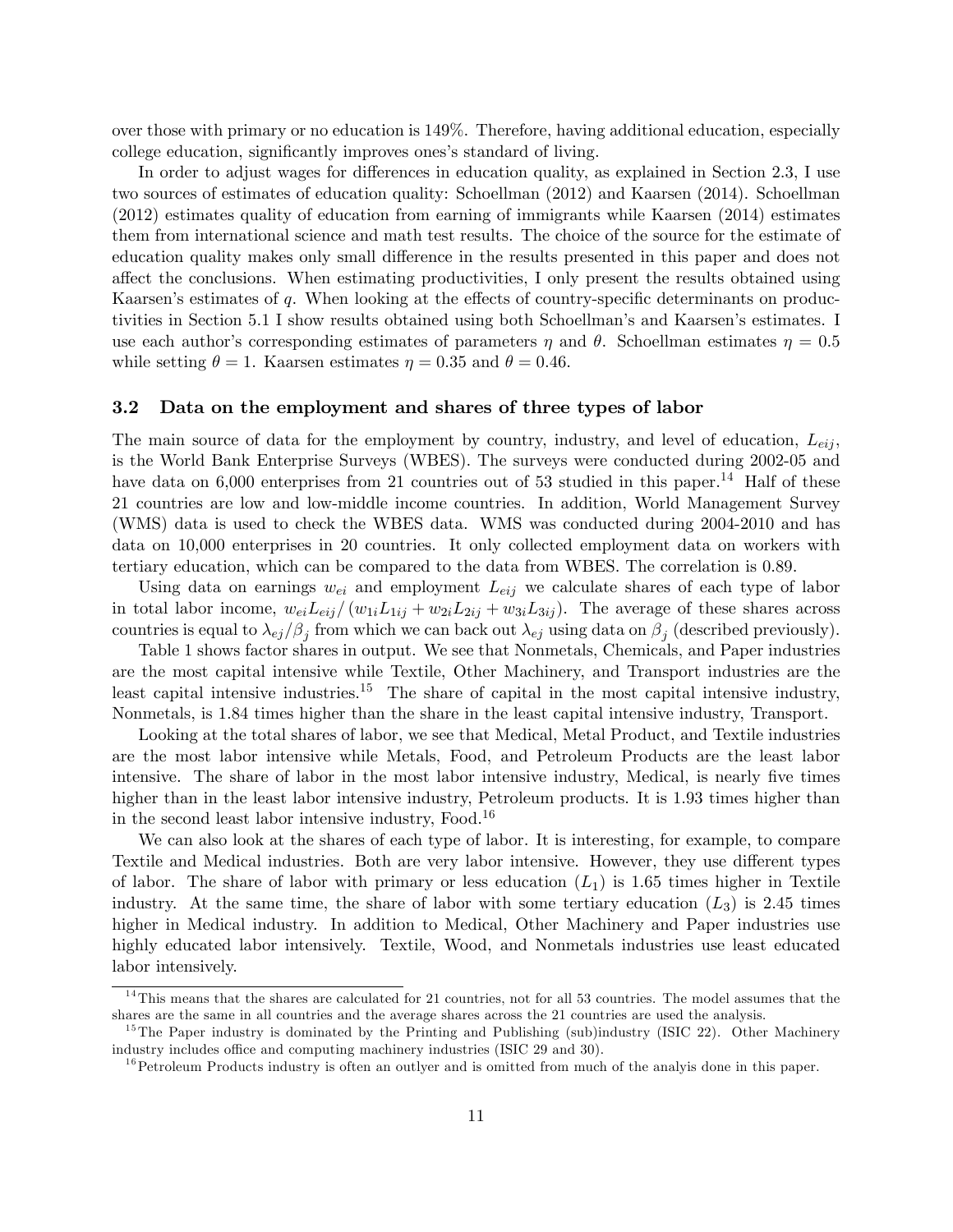| Code           | Industry           | Capital | Lab-Tot | Lab-Pri | Lab-Sec | Lab-Ter |
|----------------|--------------------|---------|---------|---------|---------|---------|
| 1              | Food               | 0.123   | 0.127   | 0.015   | 0.076   | 0.036   |
| $\overline{2}$ | Textile            | 0.110   | 0.211   | 0.022   | 0.148   | 0.042   |
| 3              | Wood               | 0.136   | 0.184   | 0.021   | 0.123   | 0.040   |
| 4              | Paper              | 0.156   | 0.195   | 0.010   | 0.115   | 0.070   |
| 5              | Petroleum products | 0.114   | 0.052   | 0.000   | 0.025   | 0.026   |
| 6              | Chemicals          | 0.162   | 0.139   | 0.005   | 0.074   | 0.059   |
| $\overline{7}$ | Rubber             | 0.126   | 0.193   | 0.013   | 0.121   | 0.059   |
| 8              | Nonmetals          | 0.173   | 0.203   | 0.026   | 0.128   | 0.049   |
| 9              | Metals             | 0.115   | 0.133   | 0.014   | 0.087   | 0.032   |
| 10             | Metal products     | 0.130   | 0.226   | 0.019   | 0.140   | 0.068   |
| 11             | Machinery, other   | 0.108   | 0.207   | 0.012   | 0.117   | 0.079   |
| 12             | Machinery, e&c     | 0.118   | 0.182   | 0.011   | 0.105   | 0.066   |
| 13             | Medical            | 0.150   | 0.246   | 0.013   | 0.129   | 0.104   |
| 14             | Transport          | 0.094   | 0.172   | 0.007   | 0.113   | 0.053   |
| 15             | $\mathrm{Other}$   | 0.142   | 0.210   | 0.018   | 0.135   | 0.057   |

Table 1: Factor shares in output

Note: Share of capital is  $\alpha_j$ , share of labor is  $\beta_j$ , share of labor with level of education e is  $\lambda_{ej}$ 

#### 3.3 Data for sixteen types of labor from the United States

I consider the shares obtained from the international data (described in the previous section) to be my primary source of information on the use of different types of labor, but I also use data from the United States to have a more detailed information on the use of different types of labor in manufacturing. The U.S. data provides information on 16 types of labor differentiated by level of education. The source of the U.S. data is the American Community Survey (ACS). I use microdata from that survey, which provides detailed information on about 3 million people. In addition to educational attainment, this survey collects data on employment status, industry of employment by 3 to 5 digit NAICS classification (which I concord to my 15 industries), salary/wages, and occupation by SOC code (465 non-military occupations).

For each industry, I calculate shares of each type of labor in total labor earnings  $\lambda_{ej}/\beta_j$ . If I aggregate these shares into the three types of labor described in the previous section, then the shares from the ACS are correlated (across industries) with the shares from international data. The correlation is 0.78 for the first type of labor, 0.75 for the second, and 0.94 for the third.

### 4 What do estimated relative productivities tell us?

I estimate relative productivities  $\log(A_{ij}/A_{us,j})$  using equations (7), (11), and data on 15 industries in 53 countries. The estimates of productivities for select countries are shown in Table 2. The estimates for all industries and countries are presented in the appendix.

Looking at the industry-level productivities  $\log(A_{ij}/A_{us,j})$  we can make several observations. First is that some countries have higher productivities than others in all industries. For example,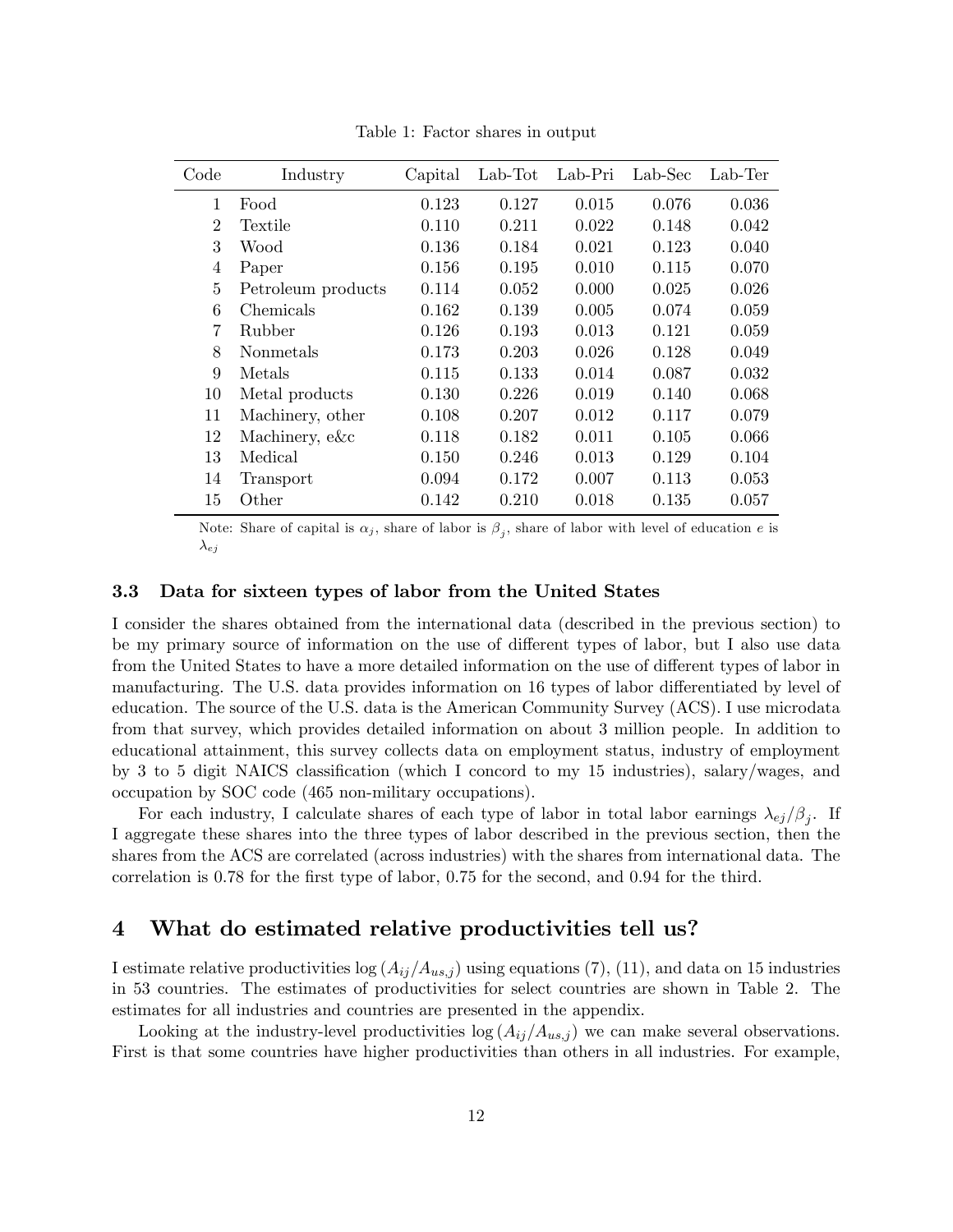|                  | China | Ethiopia | Germany | Korea | Mexico | Turkey | Vietnam |
|------------------|-------|----------|---------|-------|--------|--------|---------|
| Food             | 0.66  | 0.48     | 0.88    | 0.60  | 0.57   | 0.67   | 0.56    |
| Textile          | 0.80  | 0.42     | 0.96    | 0.91  | 0.59   | 0.78   | 0.54    |
| Wood             | 0.74  | 0.33     | 0.98    | 0.60  | 0.47   | 0.53   | 0.46    |
| Paper            | 0.59  | 0.25     | 0.95    | 0.73  | 0.49   | 0.49   | 0.33    |
| Chemicals        | 0.66  | 0.39     | 0.91    | 0.72  | 0.62   | 0.59   | 0.37    |
| Rubber           | 0.60  | 0.27     | 0.94    | 0.93  | 0.52   | 0.60   | 0.40    |
| Nonmetals        | 0.71  | 0.30     | 1.01    | 0.77  | 0.53   | 0.66   | 0.40    |
| Metals           | 0.77  | 0.46     | 0.98    | 0.90  | 0.62   | 0.69   | 0.42    |
| Metal products   | 0.62  | 0.25     | 0.98    | 0.76  | 0.53   | 0.59   | 0.35    |
| Machinery, other | 0.58  | 0.21     | 0.97    | 0.75  | 0.54   | 0.54   | 0.31    |
| Machinery, e&c   | 0.67  | 0.22     | 0.97    | 0.89  | 0.59   | 0.60   | 0.38    |
| Medical          | 0.50  | 0.20     | 0.95    | 0.66  | 0.47   | 0.41   | 0.24    |
| Transport        | 0.58  | 0.28     | 0.98    | 0.89  | 0.55   | 0.63   | 0.40    |
| Other            | 0.67  | 0.26     | 0.91    | 0.76  | 0.54   | 0.59   | 0.41    |
| AVERAGE          | 0.65  | 0.31     | 0.95    | 0.78  | 0.54   | 0.60   | 0.40    |

Table 2: Productivities in select countries

productivity in Germany is higher than productivity in Ethiopia in all industries. The cross-industry average productivity in Germany is about 3 times higher than the average in Ethiopia.

The second observation is that in each country relative productivities vary significantly across industries. For example in Vietnam the Food industry is 56% as productive as the Food industry in the U.S. while the Metal Products industry is only 35% as productive as the Metal Products industry in the U.S. This within-country cross-industry variation represents industry-level comparative advantages enjoyed by each country.

The third observation, which is key to this paper, is that as the overall productivity of a country declines the productivities of individual industries decline at different rates. The productivity declines quickly in some industries and slowly in others. Figure 1 illustrates this phenomenon by plotting productivities in two industries, Metals and Medical, against a simple average productivity for each country,  $\overline{A}_i = (1/J) \sum_j \log (A_{ij}/A_{us,j})$ . As average productivity declines, the relative productivity falls much faster in Medical than in Metals industry. Productivity differences between these two industries are small in rich countries, but become obvious in middle-income countries. They are very large in poor countries. Clearly, the productivity-driven comparative advantage of poor countries lies much more in Metals industry than in Medical.<sup>17</sup> This implies that there is a pattern of productivity differences across countries.

This pattern is more clearly seen on Figure 2 which shows the productivities in all industries of all countries. The countries are sorted by the average (across industries) country productivity while the industries are sorted by the average (across countries) industry productivity. We will now

 $17\,\text{We can quantify how fast the technological gap grows as GDP per capita declines by the slope of the regression.}$  $\log (A_{ij}/A_{us,j}) = \mu_{0j} + \mu_{1j} \log (Y_i/Y_{us}) + \varepsilon_{ij}$ , where  $Y_i$  is the GDP per capita of country i. This slope is the elasticity of relative productivity with respect to GDP per capita. Table XX shows industries in the dataset ranked according to the estimated elasticity  $\mu_{1j}$ . Food and Metals industries have the lower estimated elasticities while Metal Products and Medical have the highest. The regression  $R^2$  increases together with the slope (elasticity).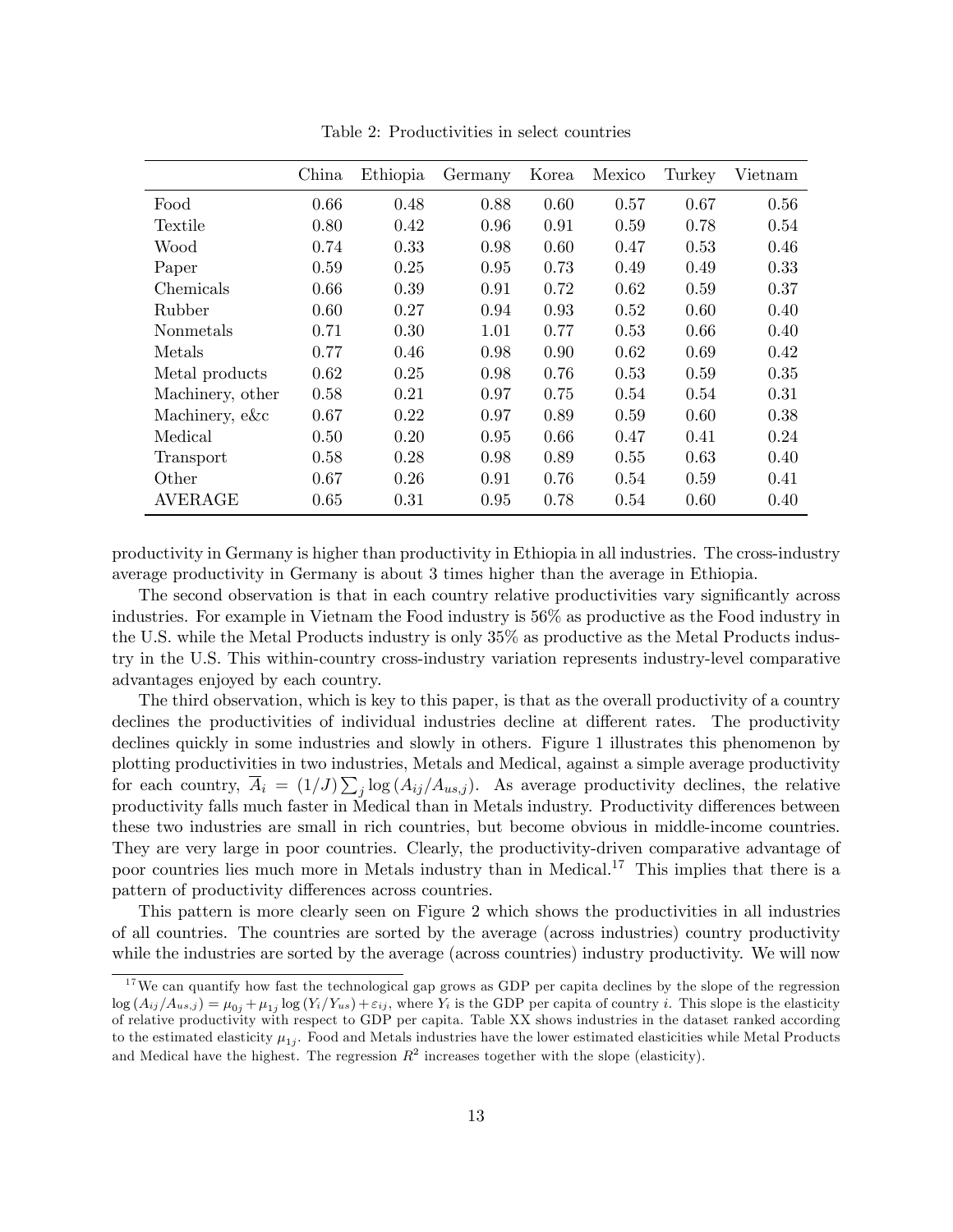Figure 1: Productivity in two industries, in logs



proceed to characterize the pattern of productivities more formally.

Let's see if we can decompose productivity differences into industry-specific components  $\gamma^k_j, k =$ 1, ..., M and country-specific components  $\phi_i^k$ ,  $k = 1, ..., M$ , where M is the number of components. This approach is in spirit of the Heckscher-Ohlin model in which labor productivity in an industry is a function of an industry-specific capital intensity and country-specific capital endowment.<sup>18</sup>

I will assume a specific functional relationship between productivity differences, industry, and country components:

$$
\frac{A_{ij}}{A_{us,j}} = f\left(\frac{\phi_i^1}{\phi_{US}^1}, \dots, \frac{\phi_i^M}{\phi_{US}^M}, \gamma_j^1, \dots, \gamma_j^M\right) = -\prod_{k=1}^M \left(\frac{\phi_i^k}{\phi_{US}^k}\right)^{\gamma_j^k}
$$
(12)

or in logs

$$
\log \frac{A_{ij}}{A_{us,j}} = -\sum_{k=1}^{M} \gamma_j^k \log \frac{\phi_i^k}{\phi_{US}^k}
$$
\n(13)

or in matrix form

$$
\mathbf{A} = \mathbf{U} \cdot \mathbf{V}^{\mathrm{T}},
$$
  

$$
N \times J \quad N \times M \quad J \times M
$$
 (14)

where each row of  **contains the prices of M factors in country i, and each row of**  $**V**$  **contains shares** of M factors in industry j. We can use a statistical technique called Singular Value Decomposition (SVD) to decompose A into U and V. More precisely, SVD decomposes A (in the least squared

 $18$ Recent literature that looks at the impact of institutions on trade models the effect of institutions on trade as a product of country-specific endowment of institutions and industry-specific reliance on institutions ("institutional") intensity") (Nunn, 2007; Levchenko, 2007; Costinot, 2009). The main differences between the previous literature and this paper are that this paper does not take a stand apriori on what  $\gamma_j^k$  and  $\phi_i^k$  are and uses a new estimation procedure.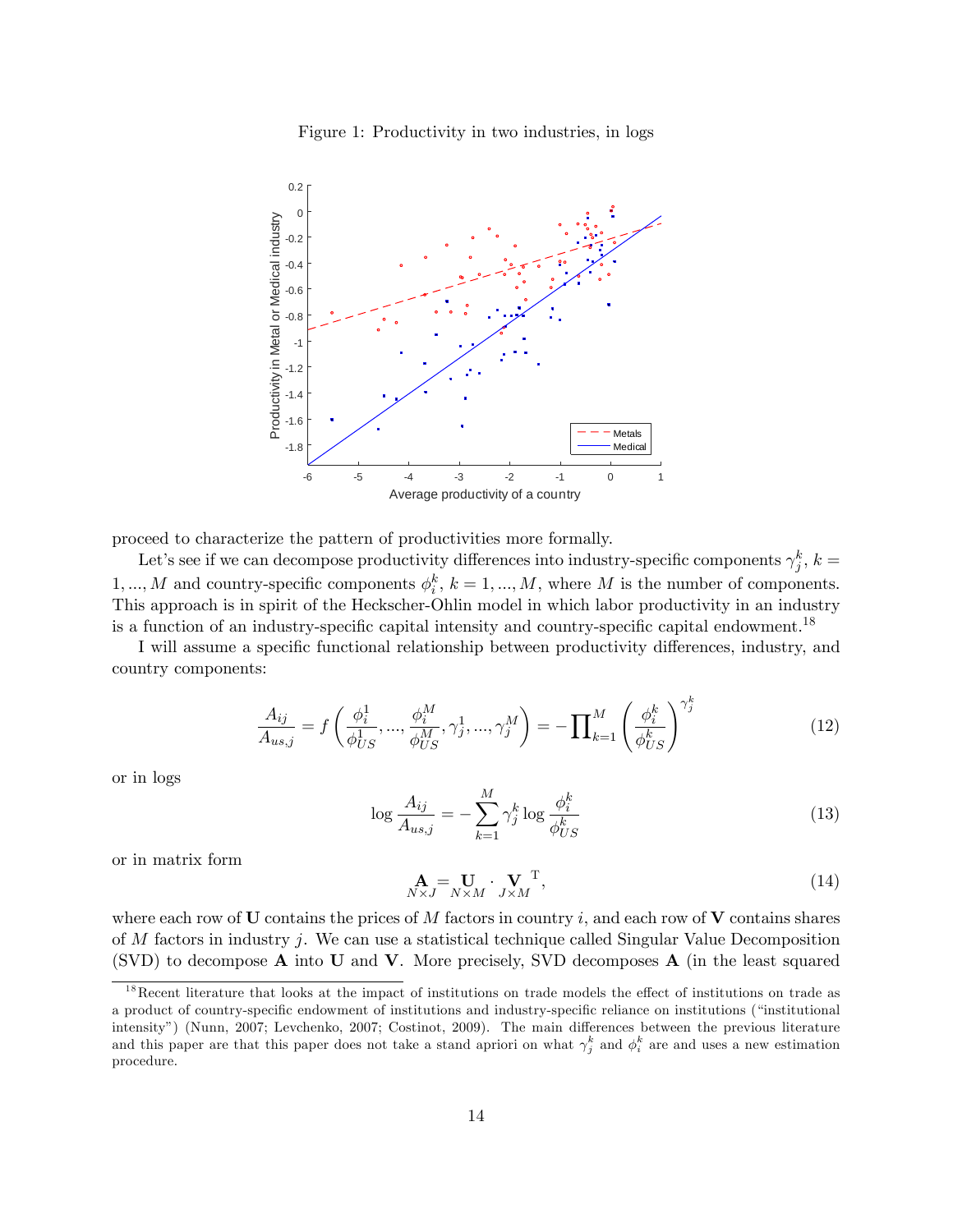

Figure 2: Pattern of industry productivities, in logs

sense) into  $\mathbf{A} = \mathbf{U}\mathbf{S}\mathbf{V}^{\mathrm{T}}$ , where  $\mathbf{S}$  is a diagonal  $M \times M$  matrix with each diagonal element showing the importance or weight of each factor. SVD tries to explain as much as possible of  $\bf{A}$  by the first factor, then uses other factors to tweak the fit.

Table 3 shows the estimated diagonal elements of S. We immediately notice the very large explanatory power of the first factor. This means that the elements of  $A$  are not random, but have a structure.<sup>19</sup> The results also imply that there is one component with a very large explanatory power for both cross-industry and cross-country variation of relative productivities. The  $R<sup>2</sup>$  of the fit with only the first factor is 0.92. Figure 3 plots the fitted vs. actual productivities in all industries and countries, where the fitted productivities are obtained using only the first factor. Table 4 shows the ranking of the industries according to the estimated first industry component,  $\gamma^1_j$ .

If we find some industry characteristic that is highly correlated with  $\gamma_j^1$  and some country characteristic that is highly correlated with  $\phi_i^k/\phi_{US}^k$  then we would be able to explain most of the variation in productivities  $A_{ij}/A_{us,j}$ . In the next sections we will be looking for such industry and country characteristics.<sup>20</sup>

<sup>&</sup>lt;sup>19</sup>If the elements of **A** were random, the estimated diagonal elements of **S** would have been slowly declining.

<sup>&</sup>lt;sup>20</sup>We have assumed that  $\theta$  is the same in all countries and industries. If  $\theta$  were different across industries and countries, could its variation explain the pattern of competitiveness that we observe? In order to explain the pattern described in this section,  $\theta$  would have to be the same across industries in the richer countries. It would need to be lower in Metals than Medical in poor countries. Parameter  $\theta$  is related to the variable of the productivity distribution of the firms in the Eaton-Kortum model. Lower  $\theta$  leads to high variance of the distribution. There is no reason for  $\theta$ to vary in such a way across countries and industries.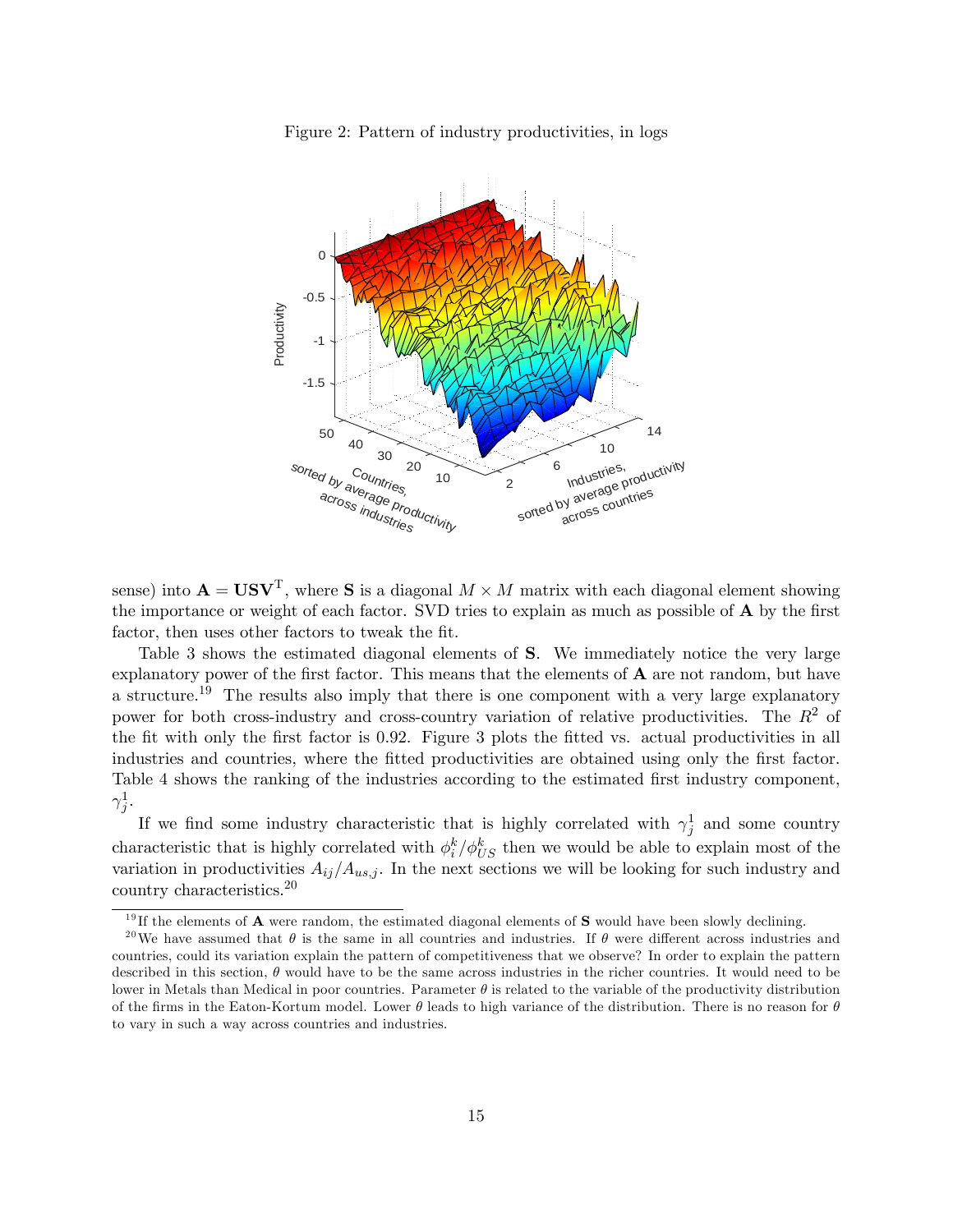|                | decomposition results |
|----------------|-----------------------|
| 1              | 20.79                 |
| $\overline{2}$ | 1.45                  |
| 3              | 1.30                  |
| $\overline{4}$ | 1.05                  |
| $\overline{5}$ | 0.93                  |
| 6              | 0.66                  |
| $\overline{7}$ | 0.53                  |
| 8              | 0.48                  |
| 9              | 0.45                  |
| 10             | 0.38                  |
| 11             | 0.36                  |
| 12             | 0.34                  |
| 13             | 0.29                  |
| 14             | 0.20                  |

Table 3: Singular value decomposition results

Figure 3: Fitted vs. actual productivities

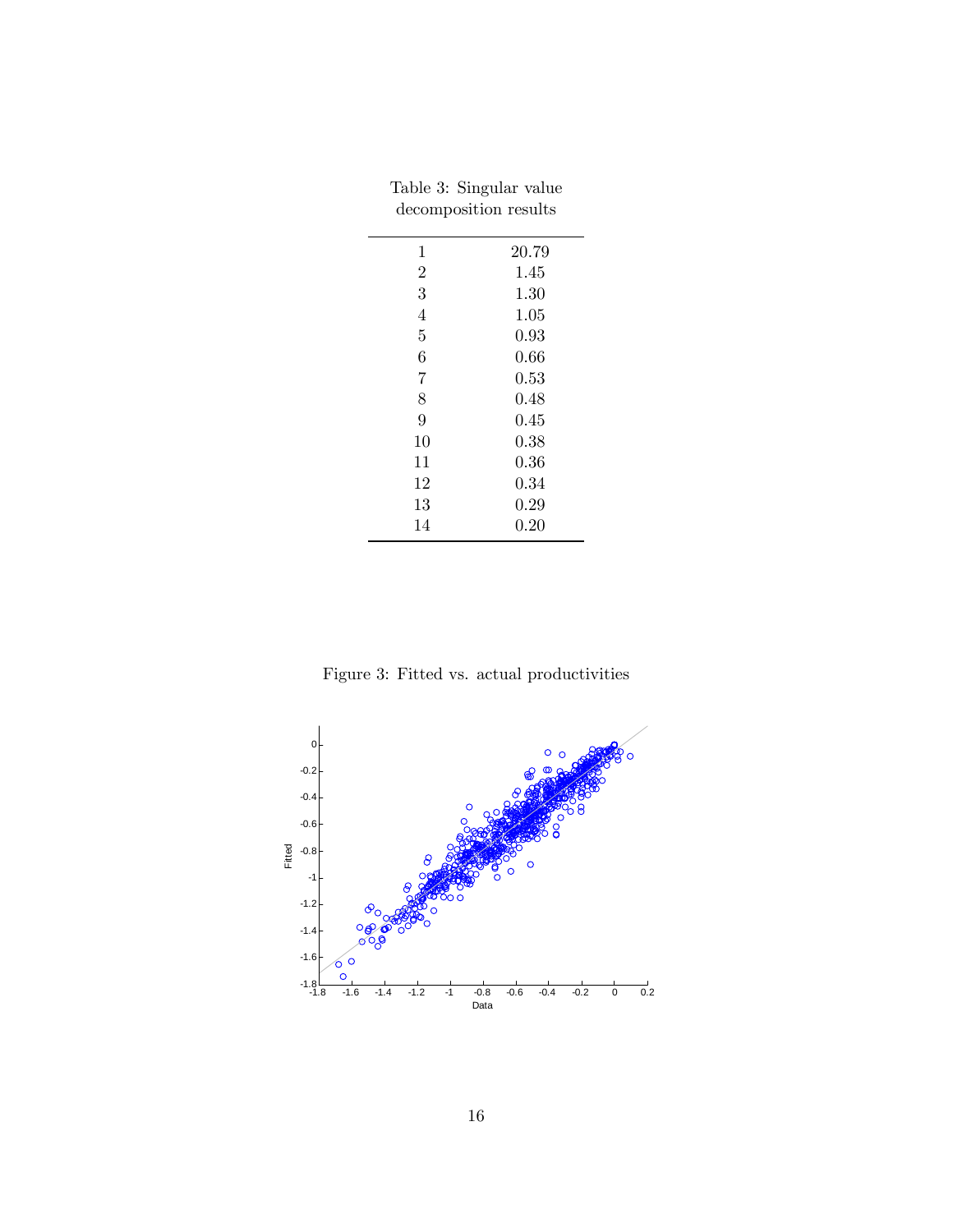| Metals           |  |
|------------------|--|
| Food             |  |
| Textile          |  |
| Chemicals        |  |
| Wood             |  |
| Machinery, e&c   |  |
| Rubber           |  |
| Nonmetals        |  |
| Transport        |  |
| Other            |  |
| Paper            |  |
| Machinery, other |  |
| Metal products   |  |
| Medical          |  |
|                  |  |

Table 4: Ranking of industries according to the first industry-specific factor  $\gamma_j^1$ 

## 5 In search of key determinants of productivity

In this section, we will search for country- and industry-level determinants of productivity. The industry determinant(s) should be highly correlated with  $\gamma_j^1$  while the country determinant(s) should be highly correlated with  $\phi_i^k/\phi_{US}^k$ .

Literature, reviewed in the Introduction, suggests several possible causes of productivity differences across countries and industries. A combination of factor endowment differences across countries and factor intensity differences across industries can lead to productivity differences. Since factor prices and shares have been accounted for when calculating productivities, any remaining effect of factor endowments and intensities must be externalities. The are many examples of externalities coming from factor accumulation in the literature, so we will check if they play a role here.

Productivity can also be cased by differences in institutions. Countries may differ in the quality of their institutions and industries may differ in the degree to which they rely on institutions. Finally, productivity differences can come from differences in technology production or technology adoption. This section will present evidence, building on the results of the previous section, to help us evaluate these and other alternative explanations. The section will conclude with a discussion of the evidence. Section 6 will present a model based on the results of the discussion.

#### 5.1 Country-level determinants

In this section I will look for country characteristics that are correlated with  $\phi_i^1/\phi_{US}^1$ . The most obvious country characteristic that is commonly used in macroeconomics is GDP per capita. The correlation between  $\log(y_i/y_{US})$ , where  $y_i/y_{US}$  is the GDP per capita of country i relative to the U.S., is 0.8.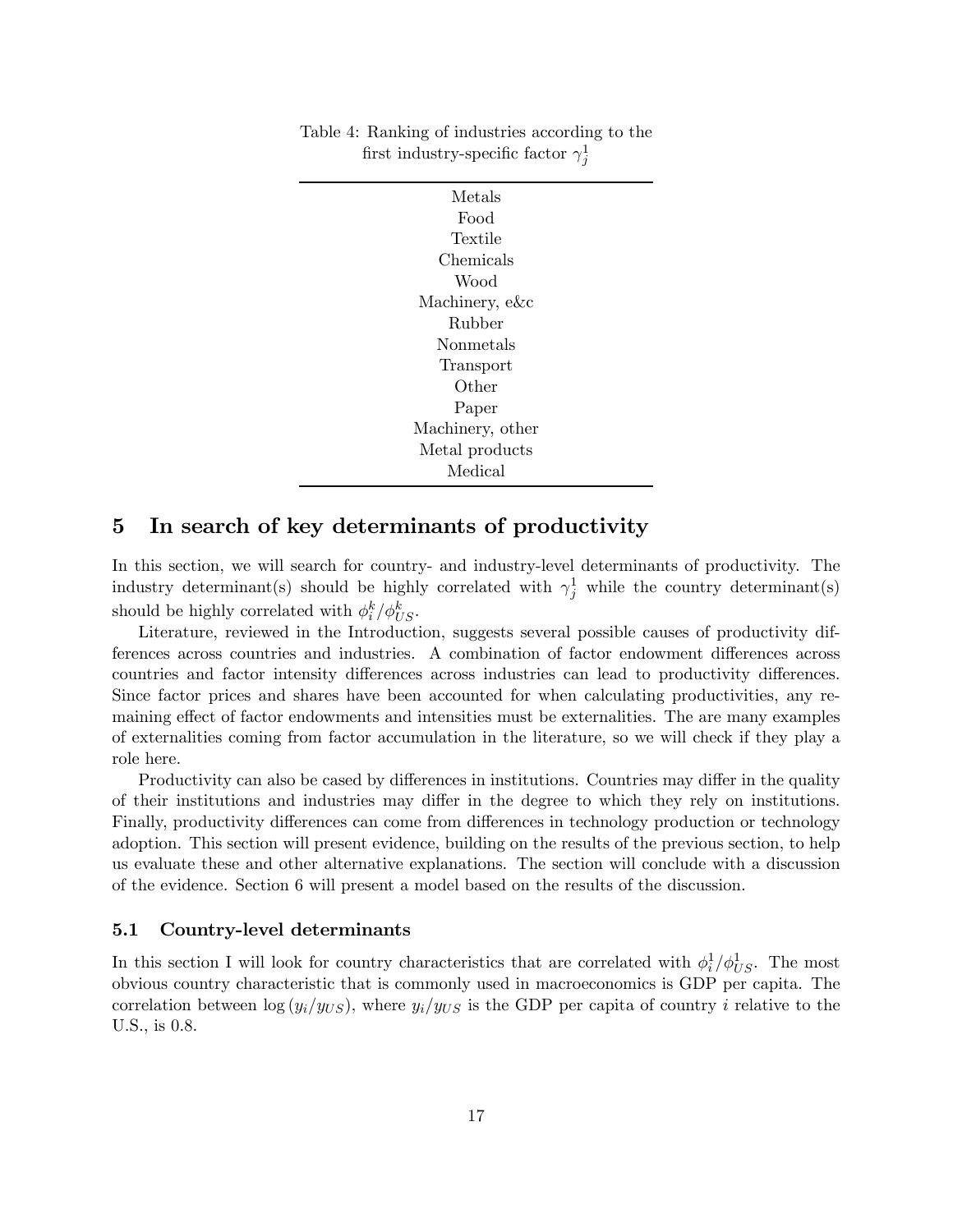#### 5.1.1 Factor endowments

I check if factor endowments are correlated with  $\phi_i^1/\phi_{US}^1$ . I consider physical capital, labor with primary education, secondary education, and tertiary education. Data on physical capital per person is from Penn World Tables 8 (Feenstra et al., 2013). The correlation between physical capital per capita,  $\log (k_i/k_{us})$ , where  $k_i$  is capital per capita in country i, and  $\phi_i^1/\phi_{US}^1$  is 0.75. All correlations are summarized in Table 6.

Table 5: Quality and endowments of labor with tertiary education in select countries

|                                                                            | China    | Ethiopia | Germany  | Slovakia | Norway   | Turkey   | Vietnam  |
|----------------------------------------------------------------------------|----------|----------|----------|----------|----------|----------|----------|
| Quality of education:                                                      |          |          |          |          |          |          |          |
| human capital per person                                                   |          |          |          |          |          |          |          |
| with tertiary education,                                                   |          |          |          |          |          |          |          |
| relative to the U.S., in logs                                              | $-0.462$ | $-0.930$ | $-0.059$ | $-0.206$ | 0.013    | $-0.564$ | $-1.280$ |
| Endowments: fraction of population over 25 with tertiary education in 2005 |          |          |          |          |          |          |          |
| Data from from IIASA                                                       | 0.052    | 0.014    | 0.219    | 0.130    | 0.267    | 0.089    | 0.042    |
| Relative to the U.S., in                                                   |          |          |          |          |          |          |          |
| logs                                                                       | $-1.633$ | $-2.933$ | $-0.201$ | $-0.723$ | $-0.002$ | $-1.097$ | $-1.843$ |
| Adjusted for education                                                     |          |          |          |          |          |          |          |
| quality, relative to the                                                   |          |          |          |          |          |          |          |
| $U.S.,$ in logs                                                            | $-2.094$ | -3.864   | $-0.260$ | $-0.929$ | 0.011    | $-1.662$ | $-3.123$ |

Table 6: Correlations between various country-level determinants and  $\phi^1_i/\phi^1_{US}$ 

| GDP per capita                                      | 0.8                   |
|-----------------------------------------------------|-----------------------|
| Capital stock per capita                            | 0.75                  |
| Labor with primary education                        | $(-0.23)$ - $(-0.09)$ |
| Labor with primary education (outliers removed)     | $(-0.30)$ - $(-0.18)$ |
| Labor with secondary education                      | $0.48 - 0.55$         |
| Labor with secondary education (outliers removed)   | $0.56 - 0.69$         |
| Labor with tertiary education                       | $0.55 - 0.65$         |
| Labor with tertiary education (outliers removed)    | $0.67 - 0.76$         |
| Rule of law                                         | 0.69                  |
| Quality of legal system                             | 0.65                  |
| WB Doing Business Overall Distance To Frontier 2010 | 0.7                   |
| WB Doing Business Distance To Frontier 2006         | $0.26 - 0.61$         |
|                                                     |                       |

Note: For labor with tertiary education, Russia, Ukraine, Kazakhstan, and Bulgaria are outliers

I consider two measures of educational attainment, one from Barro and Lee (2013) and the other from IIASA/VID<sup>21</sup>. As before, measures of skilled labor endowments need to be adjusted for

 $21$  Described in Lutz, Goujon, K.C. and Sanderson (2007).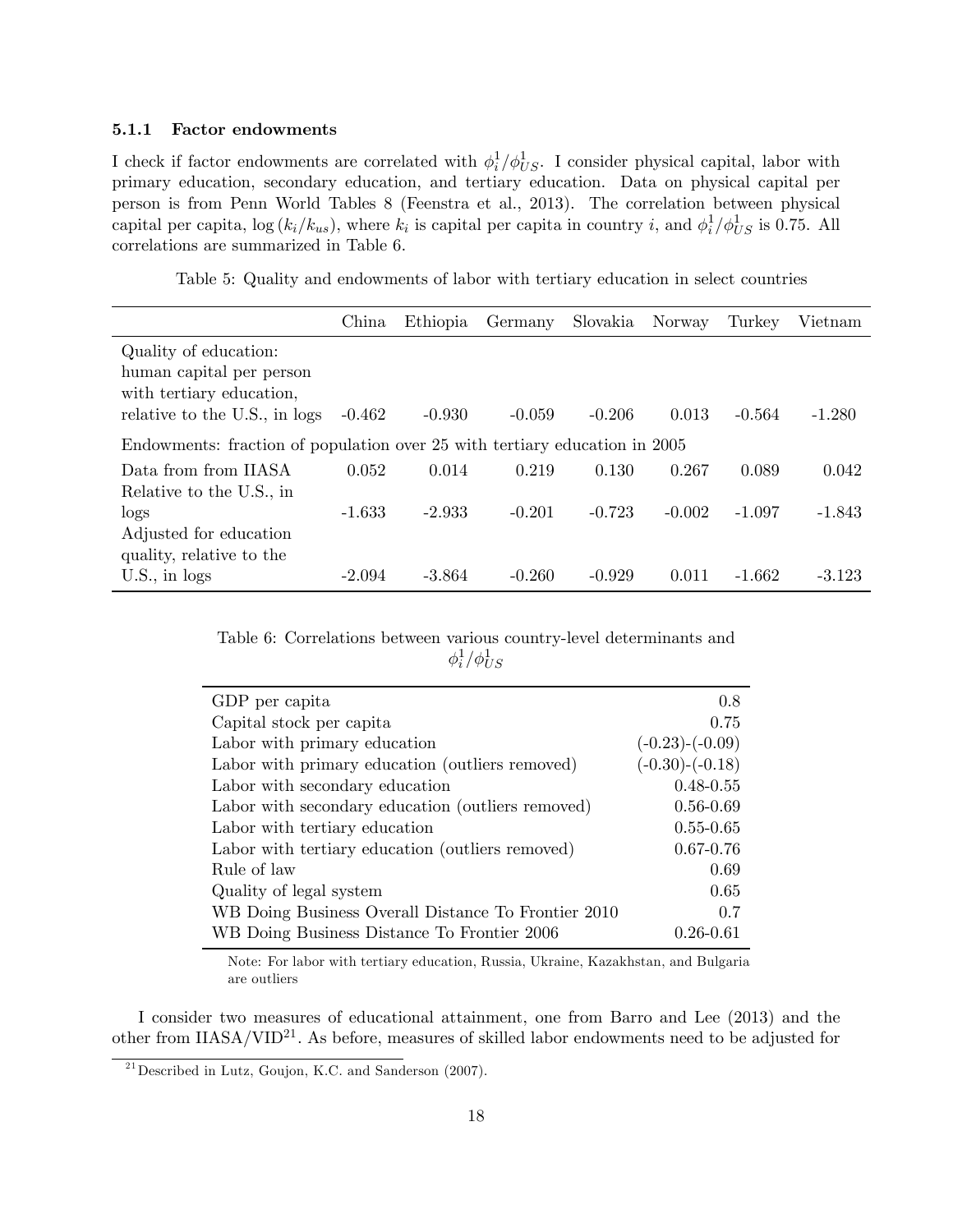cross-country differences in education quality. I use estimates of education quality from Schoellman (2012) and Kaarsen (2014) as follows. Let  $L_{3i}^{i}$  be the quantity of labor with tertiary education in country i. Subscript denotes location of labor while superscript denotes quality of education. Each worker has human capital  $h_3^i$  so the total human capital embodied in  $L_{3i}^i$  is  $H_{3i} = h_3^i L_{3i}^i$ . The same human capital can be embodied in  $L_{3i}^{us}$  workers with U.S.-quality education:  $H_{3i} = h_3^{us} L_{3i}^{us}$ . While  $L_{3i}^i$  is observed in the data, I need  $L_{3i}^{us}$  to make meaningful comparisons of skilled labor endowments across countries. It is obtained as  $L_{3i}^{us} = L_{3i}^{i} (h_3^i/h_3^{us})$ , where following Schoellman (2012) and Kaarsen (2014)  $h_3^i/h_3^{us} = \exp((\theta/\eta) s_3^{\eta})$  $\binom{\eta}{3}(\vec{q}_i^{\eta} - \vec{q}_{us}^{\eta})$ , where  $q_i$  is the quality of education in country i.

I look at the correlations between  $\phi_i^1/\phi_{US}^1$  and log  $(l_{ei}^{us}/l_{e,us}^{us}),$  where labor endowments l are measured in per capita terms. There are two sources of information on educational attainment (Barro-Lee and IIASA/VID) and two measures of educational quality (Schoellman and Kaarsen).<sup>22</sup> Table 5 shows endowments of labor with tertiary education for select countries using IIASA/VID data and Schoellman's measure. The first row shows  $\log (h_3^i/h_3^{us})$ , the second row  $l_{3i}^i$ , the third row log  $(l_{ei}^i/l_{e,us}^{us})$ , and the last row log  $(l_{ei}^{us}/l_{e,us}^{us})$ . We can see that differences in education quality amplify gaps in effective endowments of educated labor between rich and poor countries.

Table 6 shows the range of correlations for all possible combinations of data sources, 0.55- 0.65. Barro-Lee measures produce lower correlations than IIASA/VID measures. There are several countries that are outliers in terms of the relationship between  $\phi_i^1/\phi_{US}^1$  and  $\log (l_{3i}^{us}/l_{3,us}^{us})$ . They are the former Soviet republics in my dataset (Russia, Ukraine, and Kazakhstan), and Bulgaria. These countries have high educational attainment, but relatively low  $\phi_i^1/\phi_{US}^1$  (and low GDP per capita).<sup>23</sup> Dropping these four countries raises the correlations to 0.67-0.76.

#### 5.1.2 Role of institutions

I check how country institutional quality correlates with  $\phi_i^1/\phi_{US}^1$ . I use a measure of the rule of law in 1998 from Kaufmann, Kraay and Mastruzzi (2003) and the measure of the quality of legal system in 1995 from Gwartney and Lawson (2003). Both of these measures were used in Nunn (2007). I also use several measures from the World Bankís Doing Business report. One is the "overall distance to the frontier" in 2010. It is a score between 0 and 100 with 100 being the highest. Ideally, I would use data for 2005 since this is the year for which productivities were estimated. However, the overall distance to the frontier is not available for years prior to 2010 so I use distances to frontier in 9 different Doing Business report topics for  $2006.<sup>24</sup>$ 

The first three measures of institutions (Kaufmann, Kraay, and Mastruzzi's, Gwartney and Lawson's, and World Bank's overall distance to frontier) have similar correlations with  $\phi_i^1/\phi_{US}^1$ , between 0.65 and 0.7. The correlations between 9 different distances to frontier and  $\phi_i^1/\phi_{US}^1$  vary between  $0.26$  ("paying taxes") and  $0.61$  ("trading across borders").

Of all the variables reviewed in this section, GDP per capita has the highest correlation with  $\phi_i^1/\phi_{US}^1$ , so higher overall productivity is associated with higher GDP per capita. Physical capital,

<sup>&</sup>lt;sup>22</sup>Both Barro-Leee and IIASA/VID educational attainment datasets combine census and other data with estimates.

<sup>&</sup>lt;sup>23</sup>Schoellman's educational quality measure, which is based on earnings of immigrants, produces lower measures quality of education does a better job of accounting for lower quality of education in those four countries than Kaarsenís measure, which is derived from science and math test results. However, Schoellmanís measure produces slightly lower correlations between  $\phi_i^1/\phi_{US}^1$  and  $\log \left(l_{ei}^{us}/l_{e,us}^{us}\right)$  when outliers are dropped.

<sup>&</sup>lt;sup>24</sup>Those are Starting a Business, Dealing with Construction Permits, Registering Property, Getting Credit, Protecting Minority Investors, Paying Taxes, Trading Across Borders, Enforcing Contracts, and Resolving Insolvency.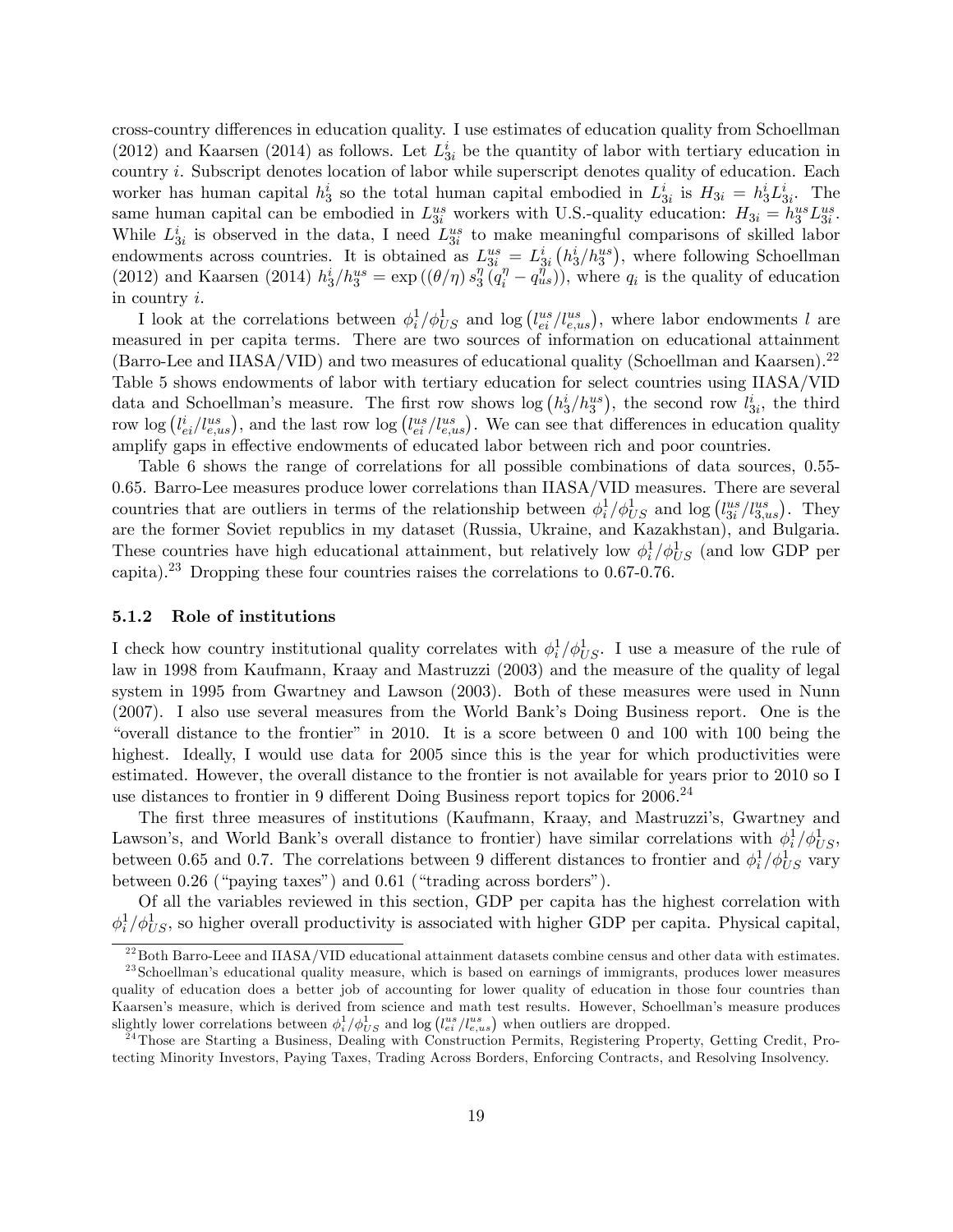skilled labor, and institutional endowments have similar correlations with  $\phi_i^1/\phi_{US}^1$ , around 0.7. These three measures are also highly correlated with each other.

#### 5.1.3 Altogether

The first principal component  $\phi_i^1/\phi_{US}^1$  can actually be a linear combination of several countrylevel determinants. To see if this is the case, I regress it on factor endowments and a measure of institutions. Table 7 shows the results.

| Source of educational<br>quality data                                                         | Schoellman                      | Shoellman                       | Kaarsen                         |
|-----------------------------------------------------------------------------------------------|---------------------------------|---------------------------------|---------------------------------|
| Source of institutions data                                                                   | DTF10                           | DTF10                           | qc                              |
| Constant<br>Physical capital per capita<br>Fraction of population<br>with tertiary education, | $-0.044(0.000)$<br>0.026(0.002) | $-0.044(0.000)$<br>0.030(0.000) | $-0.053(0.000)$<br>0.024(0.024) |
| quality adjusted                                                                              | 0.014(0.087)                    | 0.021(0.007)                    | 0.018(0.035)                    |
| Institutions                                                                                  | 0.104(0.032)                    | 0.023(0.686)                    | 0.033(0.197)                    |
| $R^2$                                                                                         | 0.64                            | 0.71                            | 0.70                            |
| N                                                                                             | 53                              | 49                              | 47                              |

Table 7: Regression of  $\phi_i^1/\phi_{US}^1$  on various country-level determinants

p-values in parentheses

Source of educational attainment data is IIASA

DTF10 is Overall distance to frontier in 2010 from WB

qc is Quality of Legal System in 1995 from Gwartney and Lawson (2003)

When physical capital is included in a regression, it is always statistically significant. Fraction of labor force with tertiary education is also statistically significant in all regressions, regardless of the source of data or measure of education quality used. Institutions are significant when all observations are included, but become insignificant when the four outlier countries are omitted. This finding is robust to the measure of institutions used. It seems that physical capital and labor with tertiary education can explain average productivity differences across countries, except in the four outlier countries. In those countries, poor institutions help explain low average productivity.

#### 5.2 Industry-level determinants

This section looks at several sets of industry characteristics that can be correlated with  $\gamma_j^1$ . It will look at intensities with which industries use capital and labor. I have accounted for capital and labor costs when calculating productivity  $(4)$ , but there could be effects of these factors on productivity not accounted for in the production function ("externalities"). I discuss in the next section what these effects may be.

The section will also look at the effects of institutions. Several recent papers found that industries vary in the degree to which they rely on institutions (Nunn, 2007; Levchenko, 2007; Costinot, 2009; Chor, 2010; Nunn and Trefler, 2015). These differences in institutional reliance, called institutional intensities, can lead to productivity differences.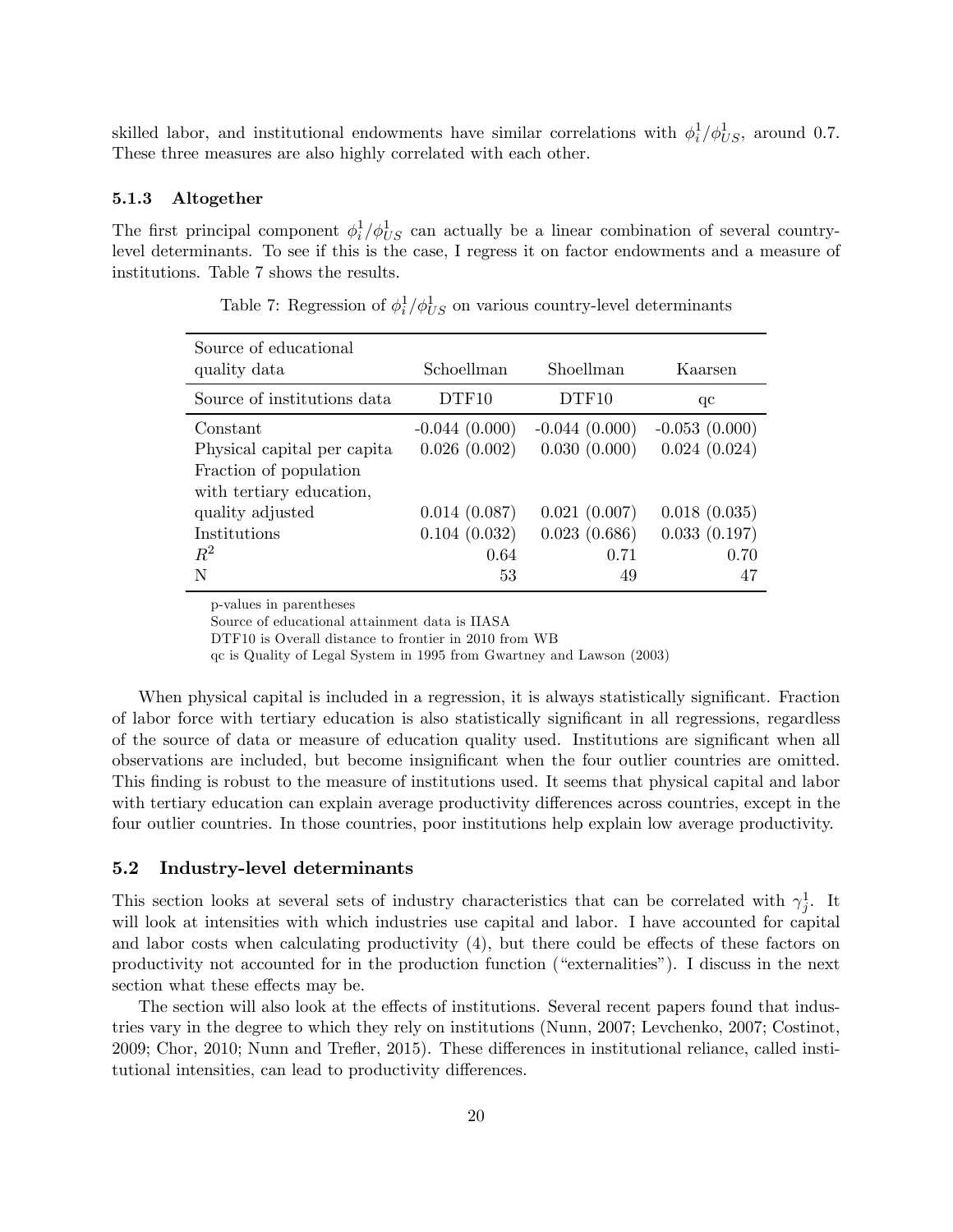#### 5.2.1 Factor intensities

I start by checking if intensities of some factor of production correlate with the estimated  $\gamma_j^1$ . Table 8 shows the correlations between factor shares  $\alpha_j$ ,  $\lambda_1$ ,  $\lambda_2$ ,  $\lambda_3$  and  $\gamma_j^1$ . The correlation between  $\alpha_j$  and  $\gamma_j^1$  is very low at 0.27. The correlation between  $\gamma_j^1$  and shares of labor with primary education,  $\lambda_{1j}$ , is close to zero, so this type of labor is not a significant determinant of the pattern of productivity differences between rich and poor countries. The correlation between  $\gamma_j^1$  and shares of labor with secondary education,  $\lambda_{2j}$ , is 0.51, so it is positive, but not very strong. This means that this factor of production can help explain the pattern of productivity differences, but its explanatory power is weak.

Table 8: Correlations between various industry-level determinants and  $\gamma_j^1$ 

| Capital                       | 0.27          |
|-------------------------------|---------------|
| Labor, primary                | $-0.08$       |
| Labor, secondary              | 0.51          |
| Labor, tertiary               | 0.88          |
| Contract intensity, $z^{rs1}$ | $0.65 - 0.69$ |
| Contract intensity, $z^{rs2}$ | $0.76 - 0.78$ |
| Input concentration           | በ 67          |
|                               |               |

 $z^{rs1}$ : fraction of inputs not sold on exchange and not reference priced

 $z^{rs2}$ : fraction of inputs not sold on exchange

Input concentration: one minus the Herfindahl index

of intermediate input use

The correlation between  $\gamma_j^1$  and shares of labor with at least some tertiary education,  $\lambda_{3j}$ , is 0.88, so it is positive and high. Since  $\gamma_j^1$  is closely related to  $\lambda_{3j}$  and  $\phi_i^1/\phi_{US}^1$  is closely related to GDP per capita, we can say that as GDP per capita decreases relative productivity falls faster in the education-intensive industries.

The high correlation between  $\lambda_{3j}$  and  $\gamma_j^1$  may be surprising to some. It is important to remember that tertiary education includes many types of post-secondary schooling. Workers with technicalschool education and Associate's degrees constitute a large portion of the labor force in many industries. For example, aircraft assembly typically requires workers to have an post-secondary education.

I will now use the U.S. data on labor shares to learn more precisely which type of labor is the key to the pattern of productivity. While using U.S. data to proxy for international data is not ideal, I have shown that labor shares obtained from the U.S. data are closely correlated with the shares obtained from international data, especially for the labor with tertiary education, which is our focus.

The U.S. data provides us with shares of 16 types of output shown on Figure 4. For each type of labor, I calculate the correlation between shares and  $\gamma_j^1$ . Figure 4 plots the correlations with the type of labor on the horizontal axis and correlation between labor shares and  $\gamma_j^1$  on the vertical.

The figure shows a very clear pattern. The correlation is negative for low levels of education until  $e = 8$  (12th grade, no diploma). There is a big jump between levels 9 (high school graduate) and 10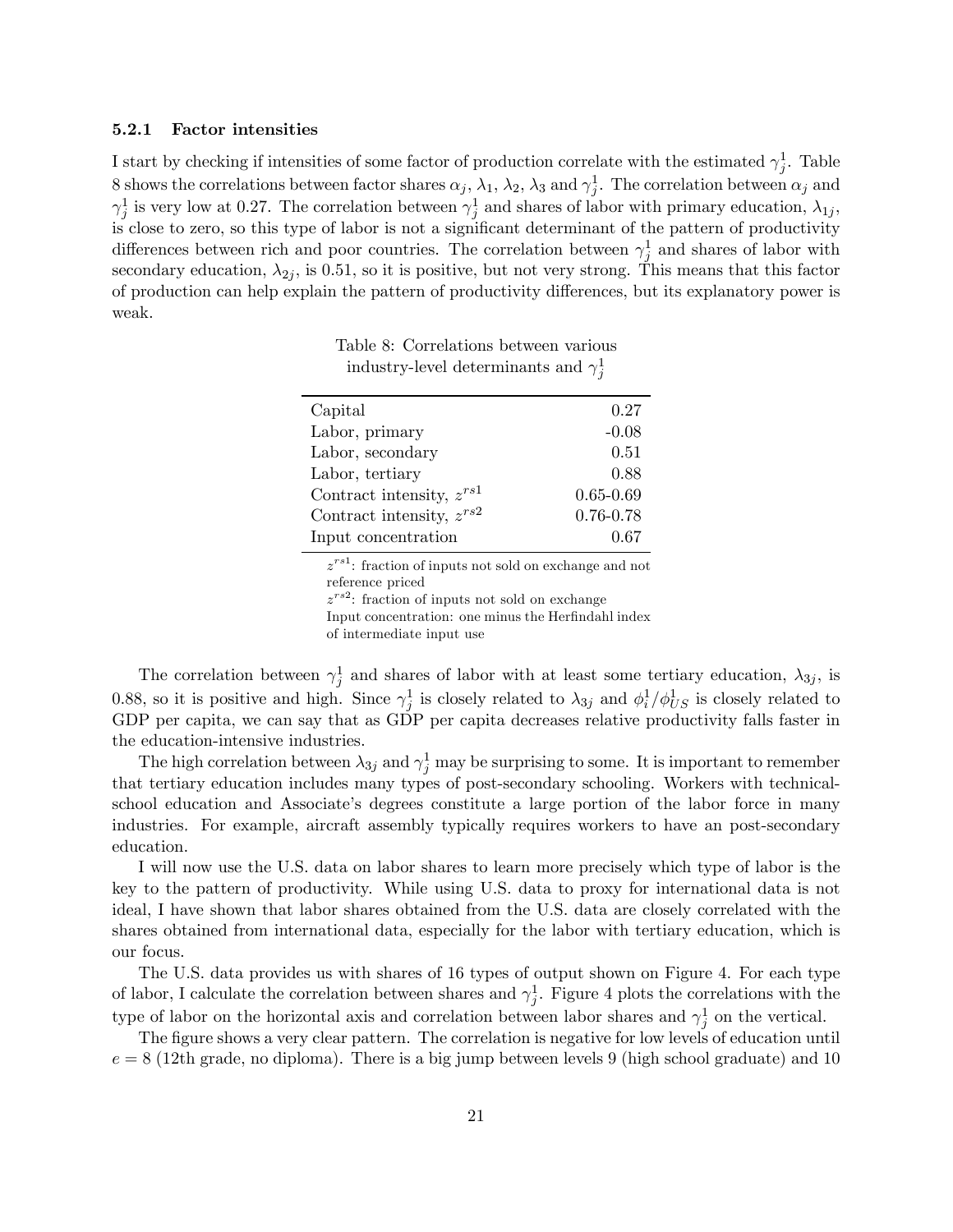

Figure 4: Correlations between  $\gamma_j^1$  and shares of 16 types of labor (from the U.S. data)

(some college, but less than one year). The correlation peaks at level 12 (Associate's degree) and drops after that. The correlation is close to zero for level 15 (professional degrees). The correlation for level 16 (doctorate degree) is higher than for level 9 (high school graduate), but lower than for level 10 (some college). The correlation for labor with Associate's degrees is high, 0.89.

The U.S. data also makes it possible to break down shares by educational attainment and occupation. The data shows that people with Associate's degrees work in many occupations: management, office support, production, maintenance, engineering, technicians, and others. The data also shows that industries that are more education-intensive use more educated workers in all occupations. In other words, administrators, engineeers, maintenance workers, production workers, technicians, and sales people are all more educated in the education-intensive industries.

The evidence presented in Figure 4 supports the idea that labor with Associate's degrees is key for the U.S. and other developed countries' competitiveness in manufacturing. The manufacturing operations that exist in developed countries are highly computerized and use sophisticated equipment that requires labor with specialized technical education. This education is provided by technical schools, community colleges and other institutions. In the U.S., this education can also be obtained in the armed forces.

#### 5.2.2 Role of institutions

I also explore if  $\gamma_j^1$  is correlated with some measure of institutional intensity or institutional dependence of industries. I use two industry-level measures of institutional intensity used in Nunn  $(2007)$ : a measure of contract intensity and one minus the Herfindahl index of intermediate input use. Chor (2010) also uses both of these measures and Levchenko (2007) uses the latter measure.

Both of these measures try to quantify how easy it is for a producer to source intermediate goods from alternative suppliers. The first measure, contract intensity or relationship specificity, is based on Rauch's (1999) classification of goods into those sold on exchange, reference priced, or neither. Nunn (2007) combines this information with the U.S. I-O use table to calculate, for each industry, the fraction of inputs not sold on organized exchange, denoted  $z^{rs2}$ , and the fraction of inputs not sold on organized exchange or reference priced, denoted  $z^{rs1}$ . Greater  $z^{rs1}$  (or  $z^{rs2}$ ) implies greater dependence on institutions. Since Rauch created two classifications of goods, conservative and liberal, depending on how he treated ambiguous cases, there are actually two measures, conservative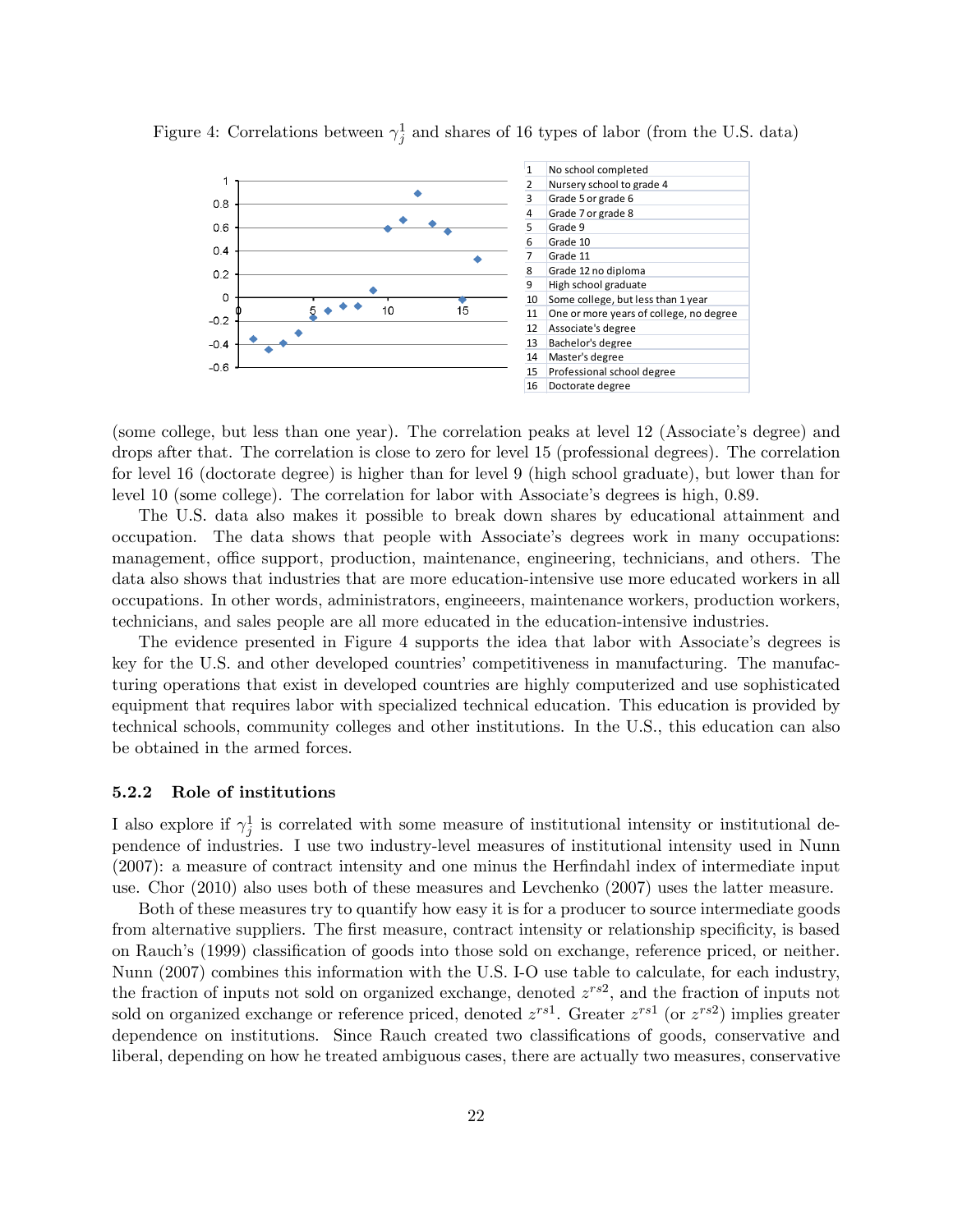and liberal, of  $z^{rs1}$  and two measures of  $z^{rs2}$ .

Another measure of institutional intensity is the Herfindahl index of intermediate input use, which tells us how concentrated (across industries) are the intermediate goods used by an industry. An industry that sources many of its intermediate goods from other industries will have a high value of  $(1 - Herfindahl index)$  and will depend more on institutions.

Table 8 shows the correlations between various measures of institutional intensity and  $\gamma_j^1$ . The correlations range between 0.65 and 0.78. The fraction of inputs not sold on organized exchange,  $z^{rs2}$ , has a fairly high correlation with  $\gamma_j^1$ , 0.76 or 0.78, depending on whether we use the conservative or liberal measure of  $z^{rs2}$ . Other measures of institutional intensity,  $z^{rs1}$  and one minus the Herfindahl index, have lower correlations with  $\gamma_j^1$ , between 0.65 and 0.69.

#### 5.2.3 Altogether

Similarly to the first country-specific principal component,  $\phi_i^1/\phi_{US}^1$ , the first industry-specific principal component  $\gamma_j^1$  can be a linear combination of industry-specific variables. Therefore, I regress  $\gamma_j^1$  on several variables that I suspect may be important. I consider intensities of several factors of production: physical capital, labor with primary education, secondary education, and tertiary education. I also consider several measures of institutional reliance of industries: contract intensity and input concentration. Since the conservative measure of  $z^{rs2}$  has the highest correlation with  $\gamma_j^1$ , I concentrate on this measure of contract intensity.

Table 9: Regression of  $\gamma_j^1$  on various industry-level determinants

| Constant                                | $-0.018(0.796)$ |
|-----------------------------------------|-----------------|
| Share of physical capital               | 0.107(0.763)    |
| Share of labor with primary education   | 0.439(0.855)    |
| Share of labor with secondary education | 0.228(0.743)    |
| Share of labor with tertiary education  | 1.634(0.008)    |
| Contract intensity $*$                  | 0.150(0.228)    |
| $R^2$                                   | 0.89            |
| N                                       | 14              |

p-values in parentheses

\*Measure of contract intensity is  $z^{rs2}$  (conservative)

Table 9 summarizes the results. The first column shows the results of a regression of  $\gamma_j^1$  on four factor intensities and a contract intensity. It shows that this model has high explanatory power  $(R^2 = 0.89)$ , but only the share of labor with tertiary education is statistically significant.

#### 5.3 Discussion of the results so far

Sections 4, 5.1, and 5.2 have presented many pieces of evidence. What did we learn from them? We learned that industry productivities are not random, but have a structure. As average productivity of a country declines, productivities in some industries decline faster than in others. To characterize the structure of industry productivities, we decomposed the matrix of productivities into industry and country components. The next challenge was to identify the real-world determinants of productivity that match the principal components.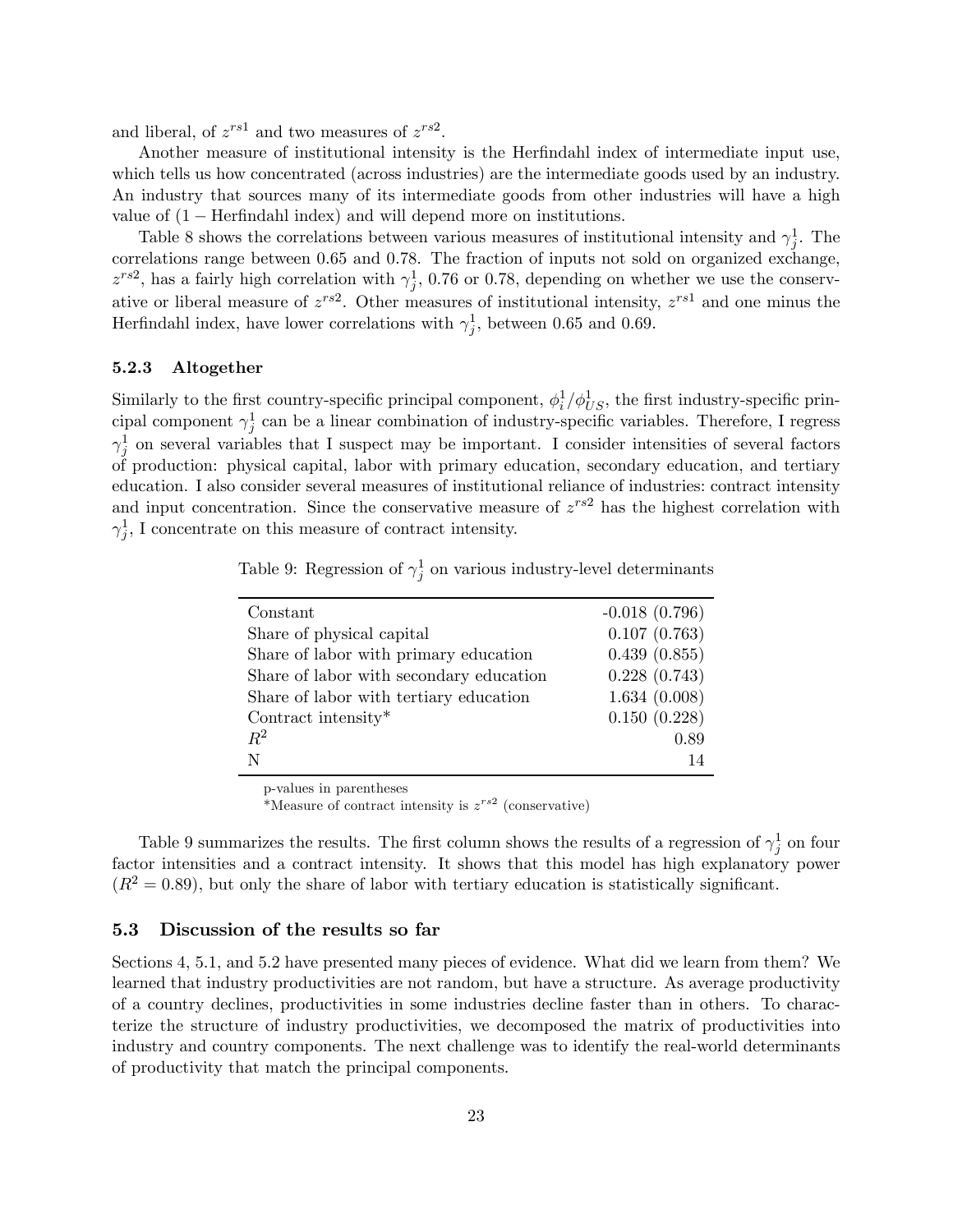Looking at the first country principal component, we found that many variables are correlated with it. These variables include physical capital, educated labor, and institutions. However, when all determinants are included jointly in a regression, only physical capital and labor with tertiary education are robust consistently statistically significant determinants of the first country principal component. Institutions are only statistically significant when the four Eastern European countries are included in the regression. The effects of physical capital and labor with tertiary education are robust to the list of countries in the regression.<sup>25</sup>

Looking at the first industry principal component, we found that the share of labor with tertiary education has the highest correlation with it. Measures of institutional dependence and share of labor with secondary education have lower correlations. However, only the share of labor with tertiary education is significant when all determinants are included together in a regression.<sup>26</sup>

Putting together the above results, labor with tertiary education is the most robust and significant determinant of both country and industry principal components. Why does labor with tertiary education have such a strong effect on industry productivities? It cannot be the differences in cost of this labor because the cost has been taken into account when calculating productivities. In other words, the direct effect of human capital, which can be called Heckscher-Ohlin or Becker-Mincer effect, has been already accounted for by including human capital into the production function.

Therefore, there must be an externality associated with this type of labor. Several models in macroeconomics (Nelson-Phelps and others) have previously suggested that the main role of human capital is to enable technology adoption. In those models, countries with high stocks of educated labor are able to adopt the latest technologies while other countries are not.

#### 5.4 Evidence on technology adoption from licensing

In this section I review evidence on technology adoption through licensing. This evidence comes from data on the use of licensed foreign technology collected by the World Bank Enterprise Surveys. For each country and industry I calculate the percentage of plants that report usage of foreign licensed technology. The average percentage of plants in the data (across all industries and countries) that report using foreign licensed technology is about 16%. This percentage varies across industries. The correlation, across industries, between the fraction of plants which report usage of foreign technology licensing and share of workers with tertiary education is 0.6. Food and Metals industries have 13.3% and 14.6% of plants using licensed foreign technology, while Medical and Other Machinery have 24.6% and 27.1%. Therefore, education-intensive industries have much more foreign technology adoption through licensing.

However, if we decompose this data by country income we see that greater licensing in educationintensive industries occurs only in richer countries. The average percentage of plants that use foreign technology licensing is 21.6% in the upper middle income countries, 13.8% in the lower

 $25$ Even when all countries are included in the regression, some measures of institutions do not have statistically significant effects on the first country principal component.

<sup>&</sup>lt;sup>26</sup>Therefore, this paper finds that education of the labor force is a more important determinant of productivity than institutions. Intuitively, before contract disputes can even arise, there needs to be a highly educated labor force that can read and implement complex blueprints. In modern world, contractual relationships can be substituted by networks and vertical integration (see Nunn and Trefler (2015) for discussion). Many of supplier relationships are international and disputes are increasingly resolved through international arbitration rather than domestic court systems, thus decreasing the importance of domestic institutions.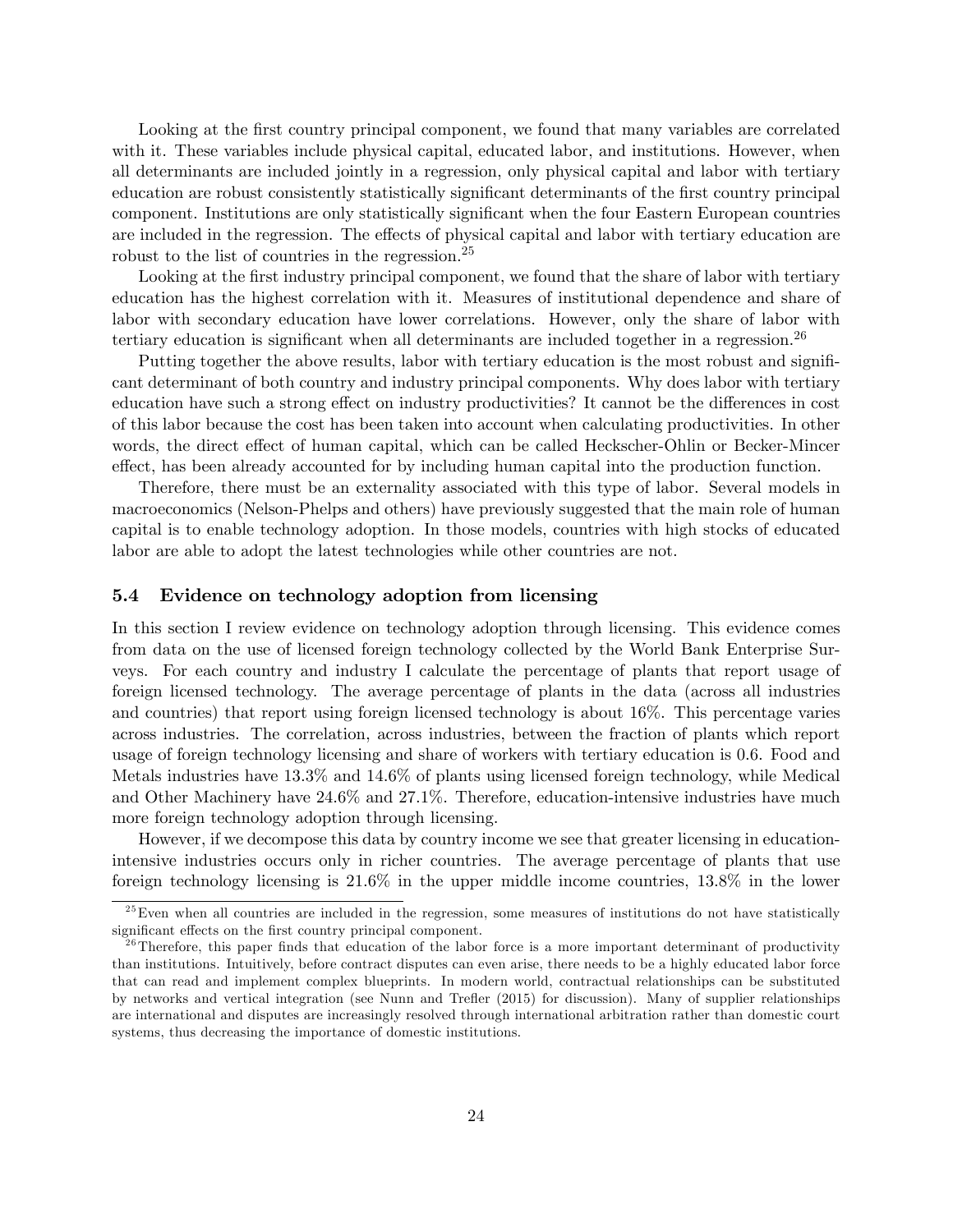|                                                                                | Country income                     |                                                    |      |  |  |
|--------------------------------------------------------------------------------|------------------------------------|----------------------------------------------------|------|--|--|
|                                                                                |                                    | Upper middle income Lower middle income Low income |      |  |  |
| High education intensity                                                       | 34\%                               | $13\%$                                             | 13\% |  |  |
| Low education intensity                                                        | 15%                                | $12\%$                                             | 14%  |  |  |
| Correlation between education intensity and use of licensed foreign technology |                                    |                                                    |      |  |  |
|                                                                                | 0.84                               | $-0.07$                                            | 0.06 |  |  |
|                                                                                | Number of countries reporting data |                                                    |      |  |  |
|                                                                                | 14                                 | 21                                                 |      |  |  |

#### Table 10: Pattern of foreign technology licensing

middle income countries, and  $12.8\%$  in the low income countries.<sup>27</sup> The correlation between the fraction of plants which report using licensed foreign technology and share of workers with tertiary education is 0.84 in the upper middle income countries and about zero in the lower middle income and low income countries. This information is summarized in Table 10. Richer countries have more foreign technology licensing in most of the industries. However, the difference in the prevalence of foreign technology licensing between rich and poor countries is much greater in the industries with high shares of workers with tertiary education. For example,  $40.5\%$  and  $50.0\%$  of plants in Other Machinery and Medical industries of the upper middle income countries report using technology licensed from a foreign-owned company. These numbers for the low middle income countries are 17.1% and 8%.

These numbers tell us that there is much more technology diffusion through licensing in rich countries. The difference in licensing of foreign technology between rich and poor countries is much greater in the education-intensive industries. There are two possible explanations of these observations. First is that for some reason, most likely bad institutions in poor countries, innovators do not want to license technology to Örms in poor countries. Since they cannot license the latest technology, poor countries cannot develop comparative advantages in the industries with high rates of innovation.

The second explanation is that poor countries have comparative disadvantage in educationintensive industries and, therefore, have much less demand for foreign-licensed technology in those industries. Poor countries cannot use the latest technology of the education-intensive industries because they do not have the pool of educated workers to use it.

Can we distinguish between these two explanations using available data? Table 10 summarizes the incidence of foreign licensed technology in different types of industries and countries. We can see that in the industries with low education intensity, the incidence of foreign licensed technology does not drop as country income drops. In the industries with high education intensity, it drop significantly, decreasing by half, as we go from upper-middle income countries to low-middle income countries. It seems reasonable to think that if bad institutions were to blame for lower incidence of foreign licensed technology use in poor countries, we would see lower incidence in all industries,

<sup>&</sup>lt;sup>27</sup>The surveys in high income countries did not ask the question about use of technology licensed from a foreignowned company.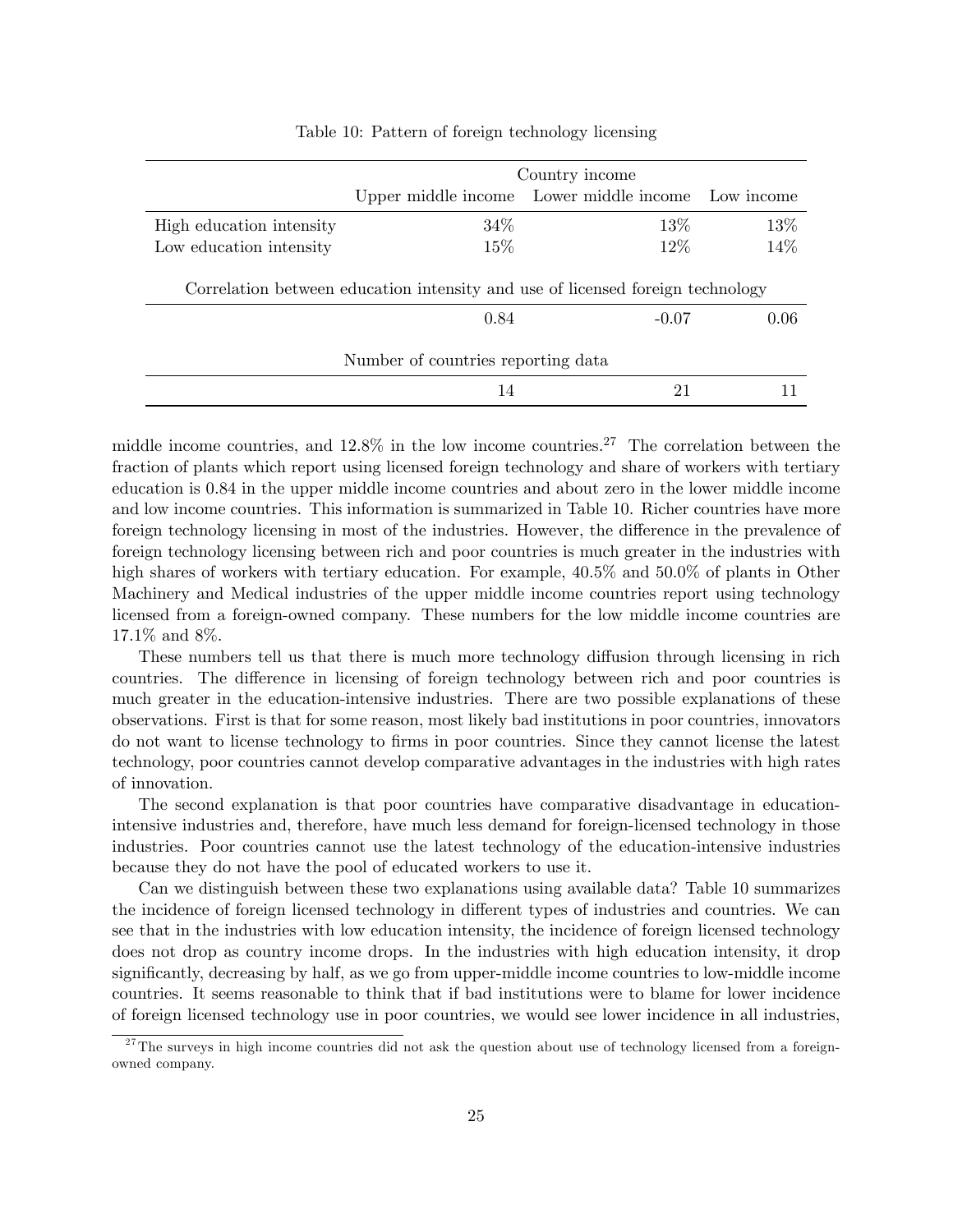not just the education-intensive ones. The observed pattern of licensing is caused by the pattern of the demand for licensed technologies which, in turn, is driven by countries' abilities to implement these technologies.<sup>28</sup>

The pattern of foreign technology licensing implies that the countries with low GDP per capita (and low endowment of labor with tertiary education, since the two measures are highly correlated) are not able to absorb the latest technology in the education-intensive industries. The following picture emerges: productivity differences are due to differences in technology adoption; differences in technology adoption are in turn driven by differences in education requirements across industries, and availability of educated labor. In the next Section, I will create a model that incorporates these features.

# 6 Model of technology adoption

Based on the evidence presented in the previous section, this section develops a model in which technology adoption is enabled by labor with tertiary education. This effect of educated labor is an externality, not captured by labor's market wage.

The model explains why mean productivity in industry  $j$ ,  $A_{ij}$ , varies across countries. So the focus on the model is on the average productivity of an industry, rather than productivities of individual goods. In the context of the Eaton-Kortum model, the productivity of individual products within an industry will be given by draws from a statistical distribution with mean  $A_{ij}$ . In autarky, two countries i and n with  $A_{ij} = A_{nj}$  will have the same average productivity across all goods in industry  $j$ , even if they may have different productivities for individual goods.

I denote technological frontier by  $A_j^*$ . It represents the best possible state of technology (productivity) for industry j. Therefore, technological frontier is delineated at the industry, not product level. A country with  $A_{ij} = A_j^*$  has, on average, the best available technology in industry j. Technologies for individual products within  $j$  may be less efficient than the best available in the world.

The model takes technological frontier  $A_j^*$  as given. It does not specify how new technologies arrive.<sup>29</sup> Instead, it focuses on how technology is adopted around the world. I assume that frontier technology is available to all countries around the world through various means, such as licensing, foreign direct investment, import of capital goods, and publicly available information. However, countries vary in their abilities to use technologies. Each technology requires a particular quantity of educated labor to use it. Post-secondary education is key to the ability to use technology. More

 $^{28}$ Licensing is one of the channels through which technology diffuses across countries. Another channel is computer use since a large fraction of productivity-enhancing innovations in recent years require computer use. I look for evidence on computer use across industries. The WBES ask for the percent of the workforce that regularly uses a computer in their jobs. This percent ranges from 13.3 and 13.5 in the Food and Metals industries to 17.8 and 27.1 in the Other Machinery and Medical industries. The correlation between computer use and share of workers with tertiary education is 0.62, so the education-intensive industries are characterized by higher use of computers. The incidence of computer use goes up with country income, from 11.6% for low income to 17.2% for high income countries. The most education-intensive industries have lower incidence of computer use in lower income countries, while the least education-intensive industries have about the same incidence. This evidence is similar to the evidence on licensing, but, unfortunately, only a few countries collected data on computer use, so this evidence should be taken with a grain of salt (there were 1 low income, 7 lower middle, and 2 upper middle income countries reporting).

 $^{29}$ An example of a model of innovation is Eaton and Kortum (2001). Technolody (productivity) in their model is developed in each country by scientists through R&D.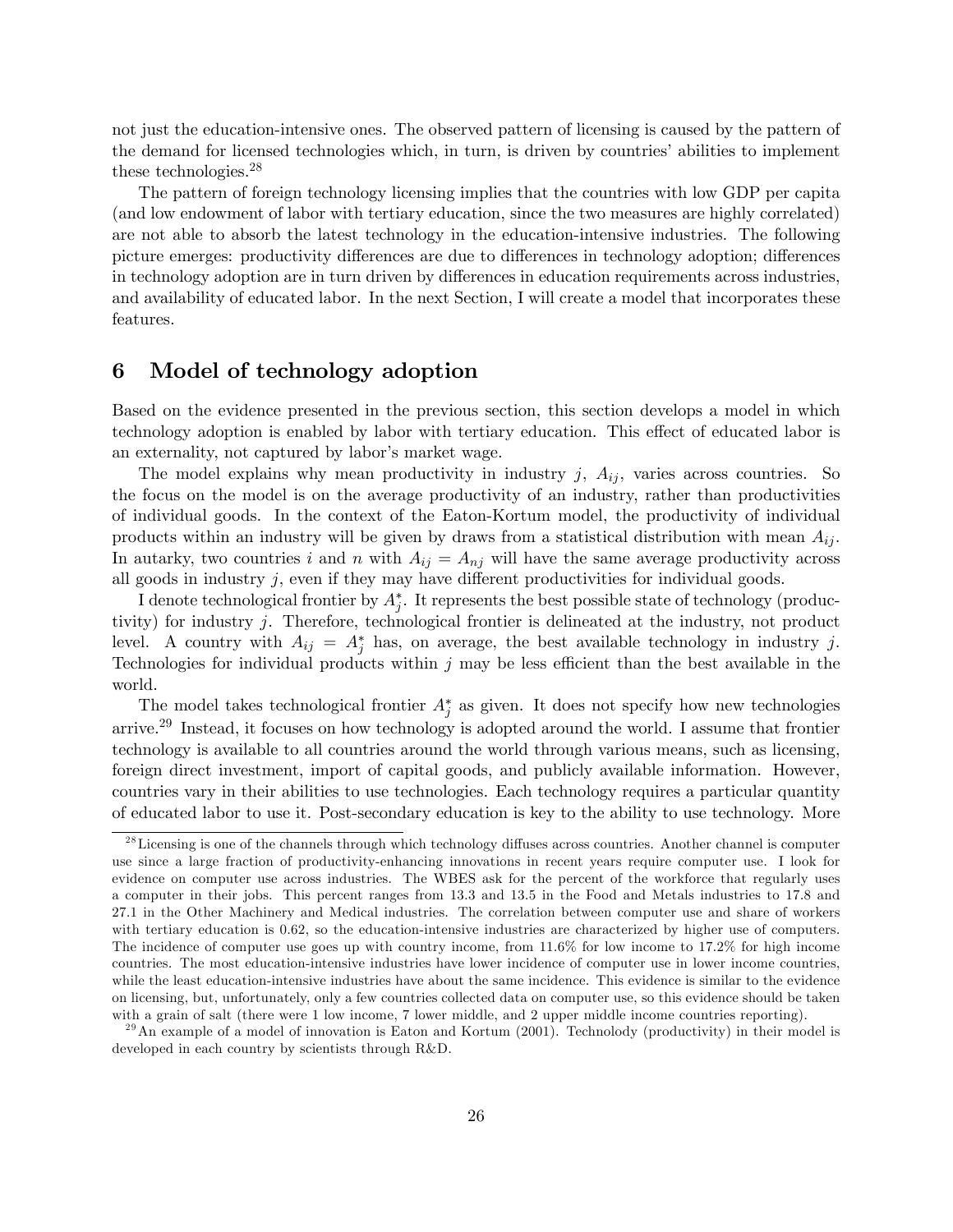sophisticated technology requires more workers with post-secondary education.<sup>30</sup>

Educated labor requirements vary across industries. Some industries have technologies that require more educated labor to use. The ability of producers in industry  $j$  of country  $i$  to use technology will depend on country  $i$  availability of educated labor and industry  $j$  requirements for educated labor. The average productivity in industry  $j$  of country  $i$  relative to the technology frontier in industry  $j$  will be a function of (a) the stock of educated labor in country  $i$ ,  $H_i$ , relative to the stock of educated labor required by the frontier technology,  $H^*$ , and (b) industry j requirements for educated labor. Algebraically,

$$
\frac{A_{ij}}{A_j^*} = \mu \left(\frac{H_i}{H^*}\right)^{\psi \lambda_{3j}},\tag{15}
$$

where  $\mu$  and  $\psi$  are (scaling) parameters.<sup>31</sup>

An implication of this model is that countries with higher stocks of labor with tertiary education will have comparative advantages in more education-intensive industries. This is what was found in the previous sections of the paper. In the empirical analysis, I used the U.S. to proxy for technological frontier. The next section will evaluate how well this model fits the data.

#### 6.1 Model Öt

This section will evaluate how well the model described in the previous section can explain the pattern of productivities across countries and industries. As a benchmark, I will use the model of Section 4, given by equation (13), with only the first principal component. With  $M = 1$  equation (13) becomes

$$
\log \frac{A_{ij}}{A_{us,j}} = -\gamma_j^1 \log \frac{\phi_i^1}{\phi_{US}^1},\tag{16}
$$

which is equivalent to equation (15) in logs with  $A_j^* = A_{us,j}$ ,  $\mu = 1$ ,  $H_i/H^* = \phi_i^1/\phi_{US}^1$ , and  $\psi \lambda_{3j} = -\gamma_j^1.$ 

As was reported in Section 4, the  $R^2$  of this model is 0.92. This means the the first principal component can explain 92% of the variance of productivities across countries and industries. There are 53\*14=742 productivities  $A_{ij}/A_{us,j}$  on the left-hand side of (16). They are explained by the first principal component vectors  $\phi_i^1$  and  $\gamma_j^1$  that have 53+14=67 elements in total.

The stock of educated labor in (15) will be measured by the stock of labor with tertiary education  $l_{3i}^{us}/l_{3,us}^{us}$  described in Section 5.1.1. Data on educational attainment is from IIASA/VID and educational quality is from Schoellman. Taking logs of (15) we have

$$
\log \frac{A_{ij}}{A_{us,j}} = \log \mu + \psi \lambda_{3j} \log \frac{l_{3i}^{us}}{l_{3,us}^{us}}
$$
\n
$$
\tag{17}
$$

The  $R^2$  for this model is 0.41. If the four outlier countries (Russia, Ukraine, Kazakhstan, and Bulgaria) are dropped, the  $R^2$  increases to 0.50. So the model can explain 50% of the variation in the productivities. Full results of this regression are shown in Table 11.

<sup>&</sup>lt;sup>30</sup>Simple technologies may require only the manager of the plant to have post-secondary education. More sophisticated technologies may require line managers to have post-secondary education. Even more sophisticated technology requires even line workers and support personnel to have post-secondary education in order to operate computerized machinery, follow complex blueprints, and provide support.

 $31$ This is a static model so time indices are dropped for convenience.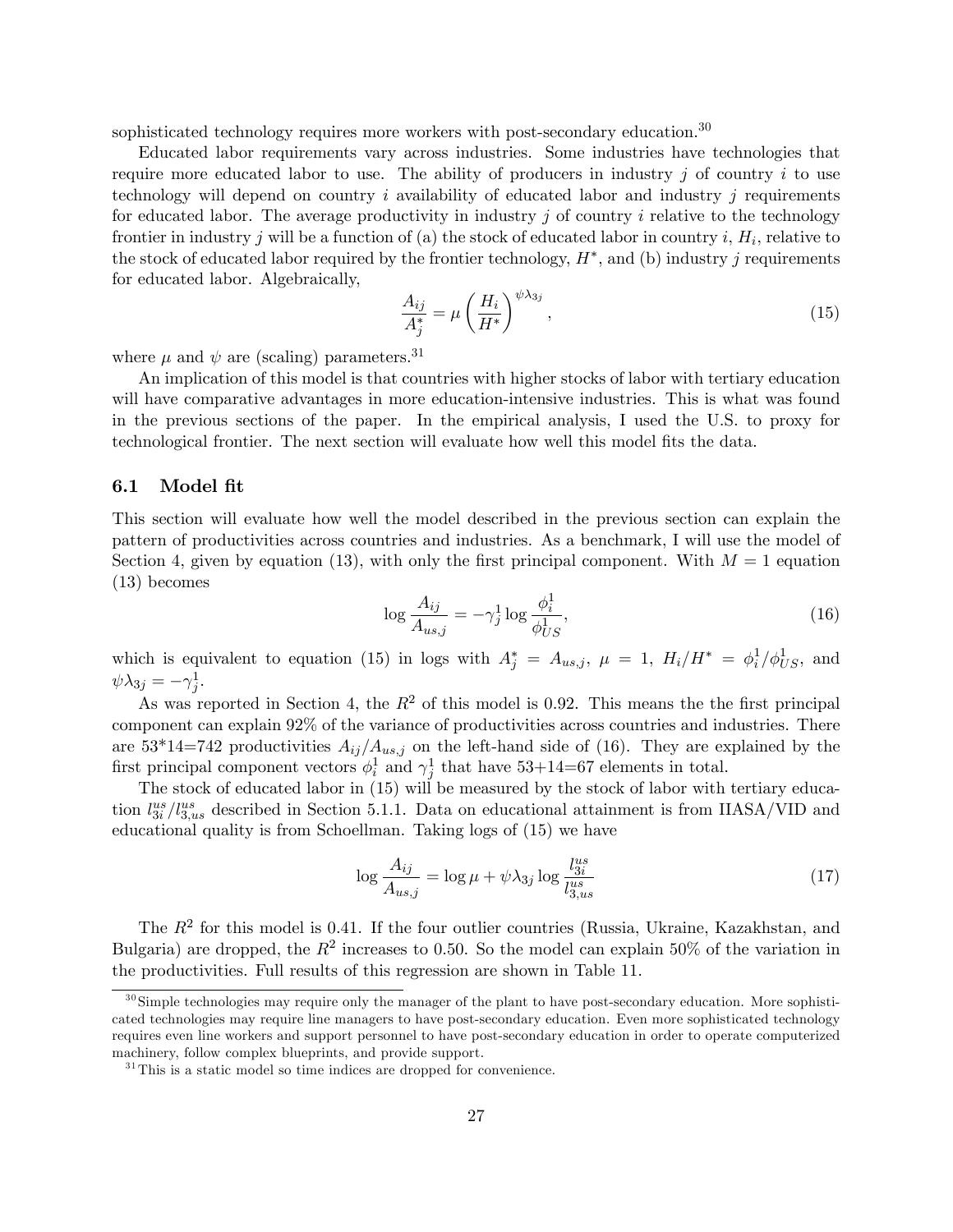|            | Table 11: Regression of<br>$\log A_{ij}/A_{us,j}$ on $\log l_{3i}^{us}/l_{3.us}^{us}$ |
|------------|---------------------------------------------------------------------------------------|
| $\log \mu$ | $-0.300(0.000)$                                                                       |
| $\psi$     | 3.812(0.000)                                                                          |
| $R^2$      | 0.5                                                                                   |
| N          | 686                                                                                   |

p-values in parentheses

Table 12: Accounting for productivity gaps between the most and least productive countries in each industry,  $\max_i A_{ij}/\min_i A_{ij}$ 

|                  | Data                                |                                        |                                                           |                     | Model                              |
|------------------|-------------------------------------|----------------------------------------|-----------------------------------------------------------|---------------------|------------------------------------|
|                  | Capital and<br>one type of<br>labor | Capital and<br>three types<br>of labor | Labor adjusted<br>for differences in<br>education quality | <b>SVD</b><br>model | Model of<br>technology<br>adoption |
| Food             | 3.27                                | 3.29                                   | 3.10                                                      | 2.66                | 2.03                               |
| Textile          | 3.30                                | 3.21                                   | 3.10                                                      | 2.81                | 2.30                               |
| Wood             | 4.40                                | 4.60                                   | 4.40                                                      | 3.38                | 2.21                               |
| Paper            | 5.39                                | 5.06                                   | 4.40                                                      | 4.33                | 3.99                               |
| Chemicals        | 3.98                                | 4.07                                   | 3.55                                                      | 3.15                | 3.21                               |
| Rubber           | 4.92                                | 4.66                                   | 4.45                                                      | 3.93                | 3.23                               |
| Nonmetals        | 4.45                                | 4.70                                   | 4.52                                                      | 3.98                | 2.62                               |
| Metals           | 2.73                                | 2.90                                   | 2.65                                                      | 2.45                | 1.87                               |
| Metal products   | 5.71                                | 5.57                                   | 4.67                                                      | 4.40                | 3.79                               |
| Machinery, other | 6.52                                | 6.11                                   | 4.72                                                      | 4.33                | 4.75                               |
| Machinery, e&c   | 5.95                                | 5.61                                   | 4.49                                                      | 3.77                | 3.65                               |
| Medical          | 7.28                                | 6.83                                   | 5.37                                                      | 5.70                | 7.74                               |
| Transport        | 5.00                                | 4.86                                   | 4.03                                                      | 4.04                | 2.83                               |
| Other            | 5.34                                | 4.99                                   | 4.50                                                      | 4.06                | 3.08                               |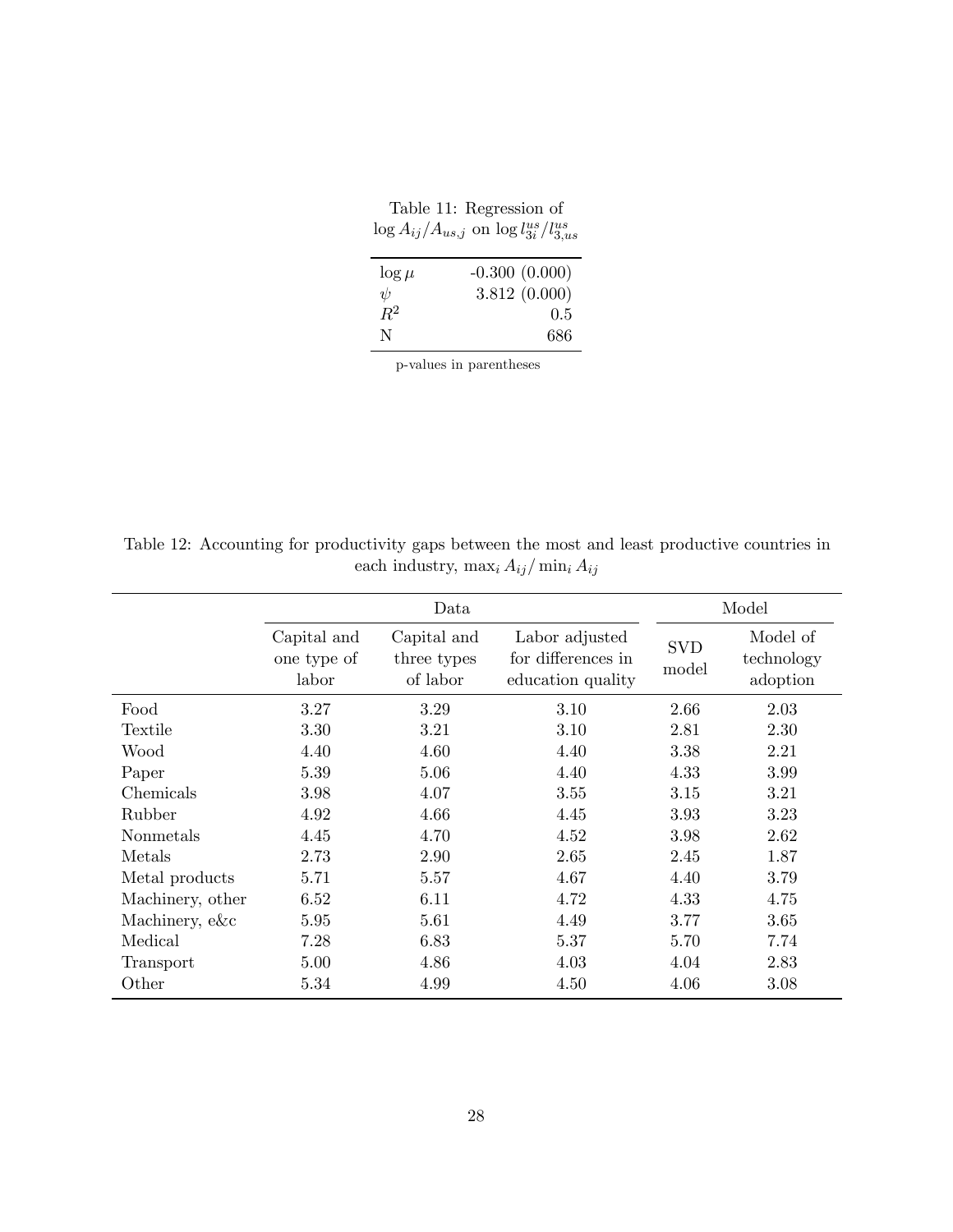One of the goals of the models presented here, (15) and (16), is the explain the productivity gaps across countries. Table 12 shows productivity gaps between the most productive and least productive countries in every industry,  $\max_i A_{ij}/ \min_i A_{ij}$ . The first three columns show productivity gaps estimated from data using different production functions. The first column uses the production function with capital and labor, measured by the number of workers. The labor in this case is not disaggregated by education, as in the rest of this paper. Stocks of labor are not adjusted for educational attainment, either. This is the most basic approach to incorporating labor into the production function when calculating productivities. The second column uses the production function with three types of labor, but without accounting for differences in education quality across countries. The third column uses three types of labor and accounts for education quality differences. This is the approach taken in this paper to calculate productivities.

Comparing columns 1 and 2, we can see that disaggregating labor into three types makes little difference to the productivity gaps, which are under 3 in the Metals industry and about 7 in the Medical industry.<sup>32</sup> Accounting for differences in education quality makes a noticeable reduction in productivity gaps. The gap in the Medical industry falls from  $7.28$  (calculated using the "basic approach") to 5.37. The average reduction going from column 1 to column 3 is  $16\%$ .

Columns 4 and 5 show productivity gaps predicted by the SVD model (16) and the model of technology adoption (17). The gaps predicted by the SVD model track fairly closely those estimated from the data, shown in column 3.

## 7 Conclusion

Productivity determines the comparative advantages of countries, but productivity is calculated as a residual and, therefore, is a "measure of our ignorance". The goal of this paper is to endogenize the industry-level productivities that determine comparative advantages.

The approach of this paper is different from the existing literature. I start by estimating productivity in autarky for each industry and country. Then I look for a pattern in these productivities across industries and countries, without making assumptions regarding the determinants of productivities.

In the spirit of the Heckscher-Ohlin model, I decompose productivities into industry and country-specific components using a statistical technique called singular value decomposition. This approach turns out to be very successful empirically, in contrast to the previous evidence on the Hechscher-Ohlin model, which is mixed. The main departure from the previous literature is that I do not take a stand apriori on what the industry and country determinants of productivity are. I find that the interaction of the first principal industry and country components can explain the vast majority of variation in the productivity matrix. In fact, one country-specific component and one industry-specific component can explain 92% of the variation in the productivities of 14 industries and 53 countries.

Having decomposed productivities in this manner, I look for country- and industry-specific variables that correlate highly with the country- an industry-specific components produced by the singular value decomposition. I consider physical capital, labor with three different levels of education, and various measures of institutions. I Önd that among all of these variables, the endowment of labor with tertiary education has the highest correlation with the country-specific

 $32$ It increases productivity gaps in the industries with low gaps and decreases productivity gaps in the industries with high gaps.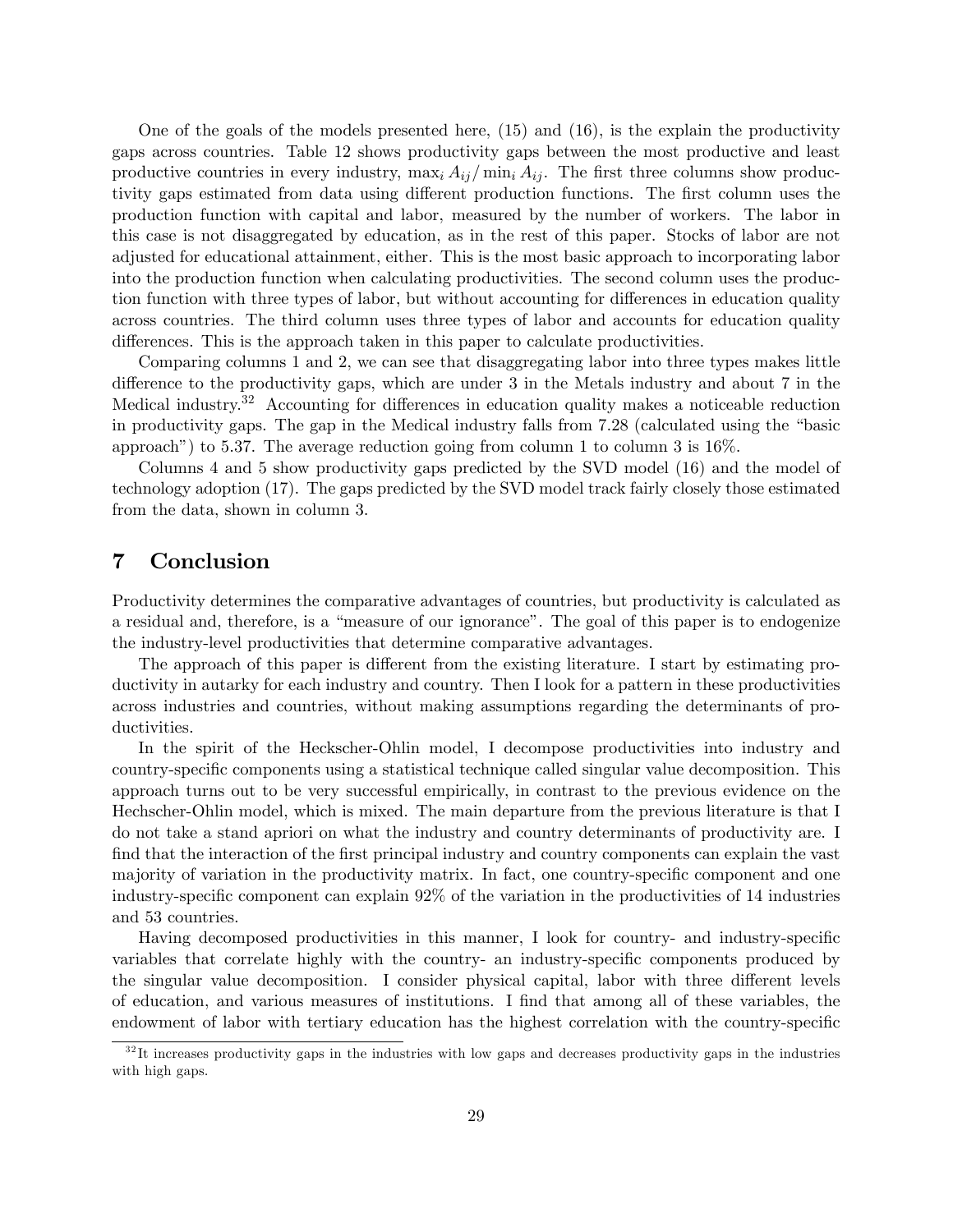component while the intensity of labor with tertiary education has the highest correlation with the industry-specific component.

Several important conclusions emerge from the analysis. First, countries with high average productivity have comparative advantages in the industries that use highly educated labor more intensively. These countries also have high GDP per capita. Second, highly educated labor is a key determinant of productivity across both countries and industries. Previous macro literature found that human capital explains the pattern of productivities across countries. This paper finds that human capital also explains the pattern of productivities across industries.

The fourth conclusion is that industry matters as a unit of analysis. The productivity differences across industries are not random, but contain important information. Previous literature has found that capital and labor intensities have little explanatory power for the pattern of trade. Those results could lead one to conclude that the industry dimension is not important. This paper finds that while some types of labor have little explanatory power for the pattern of trade, labor with tertiary education can explain a significant portion of the pattern of trade in manufactures. Classification of labor by education is the one most suited for the analysis of productivity. Classification of labor into production/non-production and skilled/unskilled are much less relevant.

Even though highly educated labor is an important determinant of trade, the effect of this labor is not through its wage. In other words, differences in marginal product of labor across different levels of education and countries are not big enough to explain productivity differences. Therefore, there is an externality associated with highly educated labor.

Existing literature tells us that educated labor is not just a factor of production, but also a factor that facilitates technology adoption. This has important policy implications because the benefits of educated labor extend beyond its marginal product. This function of educated labor was modeled by Nelson and Phelps, Acemoglu and Zilibotti, and others for the whole economy. I create a simple model of technology adoption at the industry level, parametrize it, and show that it fits the data well.

I further study technology adoption across industries by looking at the foreign technology licensing data. While there are several ways that technology can diffuse across countries, licensing is the most direct route. I find that foreign technology licensing is the most prevalent in the education-intensive industries of the rich countries. While poor countries license as much foreign technology as the rich countries in the non-education-intensive industries, they license much less in the education-intensive ones. This happens because poor countries have little educated labor and are not able to adopt the latest technology in the education-intensive industries, which requires more educated labor.

After parametrizing the model of technology adoption, I find that it can explain  $50\%$  of the variation in productivities across countries and industries. I also find that there are four countries in Eastern Europe for which this model does work well and where institutional deficiencies seem to play an important role.

There are several important implications of the model of technology adoption. First, since the endowments of educated labor change slowly, so does the pattern of comparative advantages. Second, governments that wish to change the comparative advantage of their countries should focus on growing the pool of labor with tertiary education and improving the quality of education. More specifically, they should focus on increasing the number of workers with an equivalent of an Associateís degree. This level of education provides the necessary skills to operate and maintain the sophisticated computerized machinery used in modern manufacturing.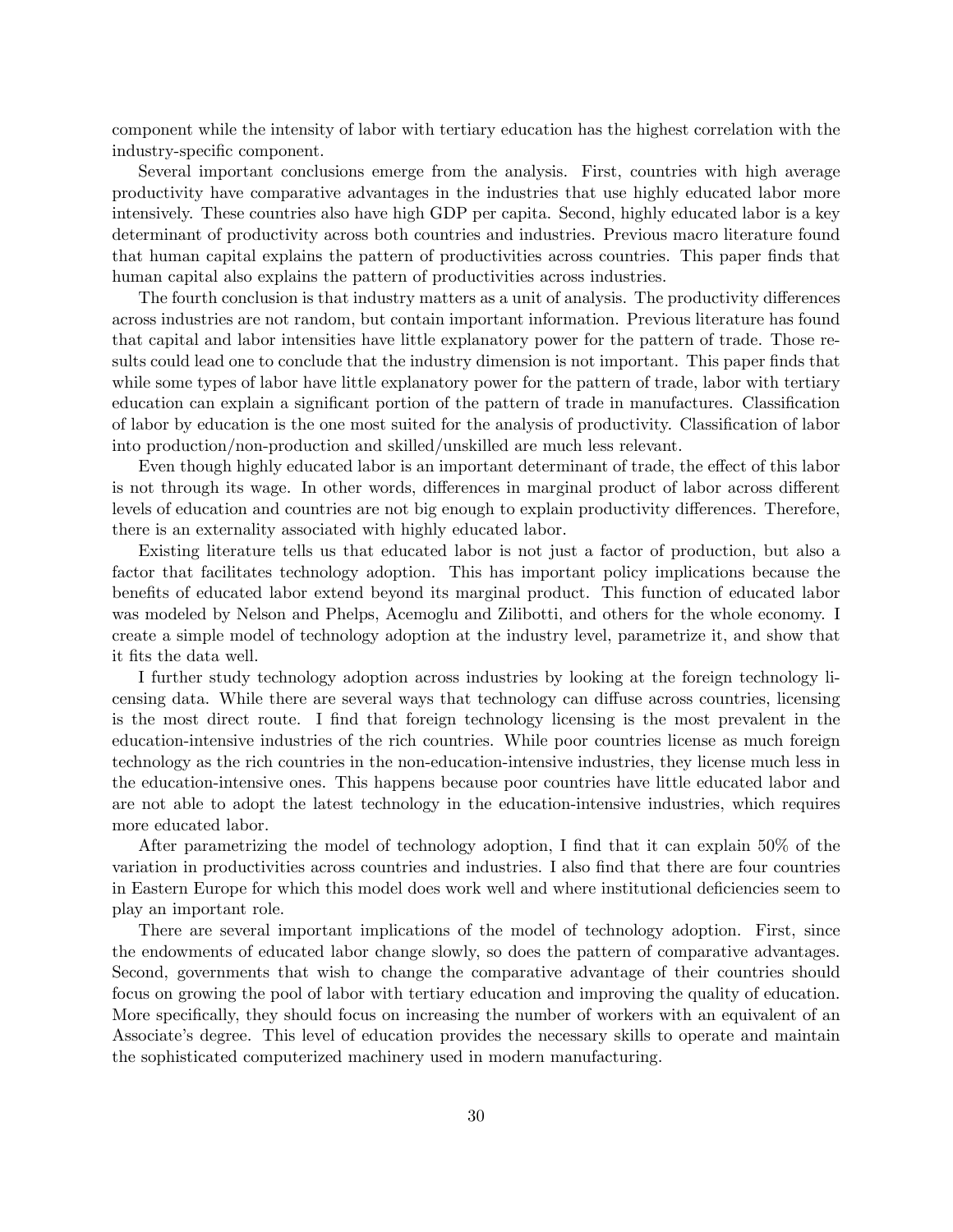# References

- Abramovitz, M. (1956). Resource and output trends in the United States since 1870, American Economic Review  $46(2)$ : 5–23.
- Acemoglu, D. and Zilibotti, F. (2001). Productivity differences, *Quarterly Journal of Economics* 116 $(2)$ : 563-606.
- Baldwin, R. E. (1971). Determinants of the commodity structure of U.S. trade, The American *Economic Review* **61**(1): 126–146.
- Baldwin, R. E. (1979). Determinants of trade and foreign investment: Further evidence, The Review of Economics and Statistics  $61(1)$ : 40–48.
- Barro, R. (1991). Economic growth in a cross section of countries, *Quarterly Journal of Economics* 106: 407–444.
- Barro, R. J. and Lee, J.-W. (2001). International data on educational attainment: Updates and implications, *Oxford Economic Papers* 53: 541–563.
- Barro, R. J. and Lee, J.-W. (2013). A new data set of educational attainment in the world, 1950-2010, Journal of Development Economics  $104: 184-198$ .
- Basu, S. and Weil, D. (1998). Appropriate technology and growth, The Quarterly Journal of Economics .
- Benhabib, J. and Spiegel, M. M.  $(2005)$ . Human capital and technology diffusion, in P. Aghion and S. N. Durlauf (eds), Handbook of Economic Growth, Vol. 1A, Elsevier B.V., chapter 13.
- Bils, M. and Klenow, P. J. (2000). Does schooling cause growth?, American Economic Review **90**(5): 1160–1183.
- Caselli, F. (2005). Accounting for cross-country income differences, in P. Aghion and S. N. Durlauf (eds), Handbook of Economic Growth, Vol. 1A, Elsevier B.V., chapter 9.
- Chor, D. (2010). Unpacking sources of comparative advantage: A quantitative approach, Journal of International Economics  $82(2)$ : 152-167.
- Ciccone, A. and Papaioannou, E. (2009). Human capital, the structure of production, and growth, The Review of Economics and Statistics  $91(1)$ : 66–82.
- Costinot, A. (2009). On the origins of comparative advantage, Journal of International Economics  $77: 255 - 264.$
- Davis, D. R. and Weinstein, D. E. (2001). An account of global factor trade, The American *Economic Review* **91**(5): 1423–1453.
- Dornbusch, R., Fischer, S. and Samuelson, P. (1977). Comparative advantage, trade, and payments in a Ricardian model with a continuum of goods, *American Economic Review* 67: 823–839.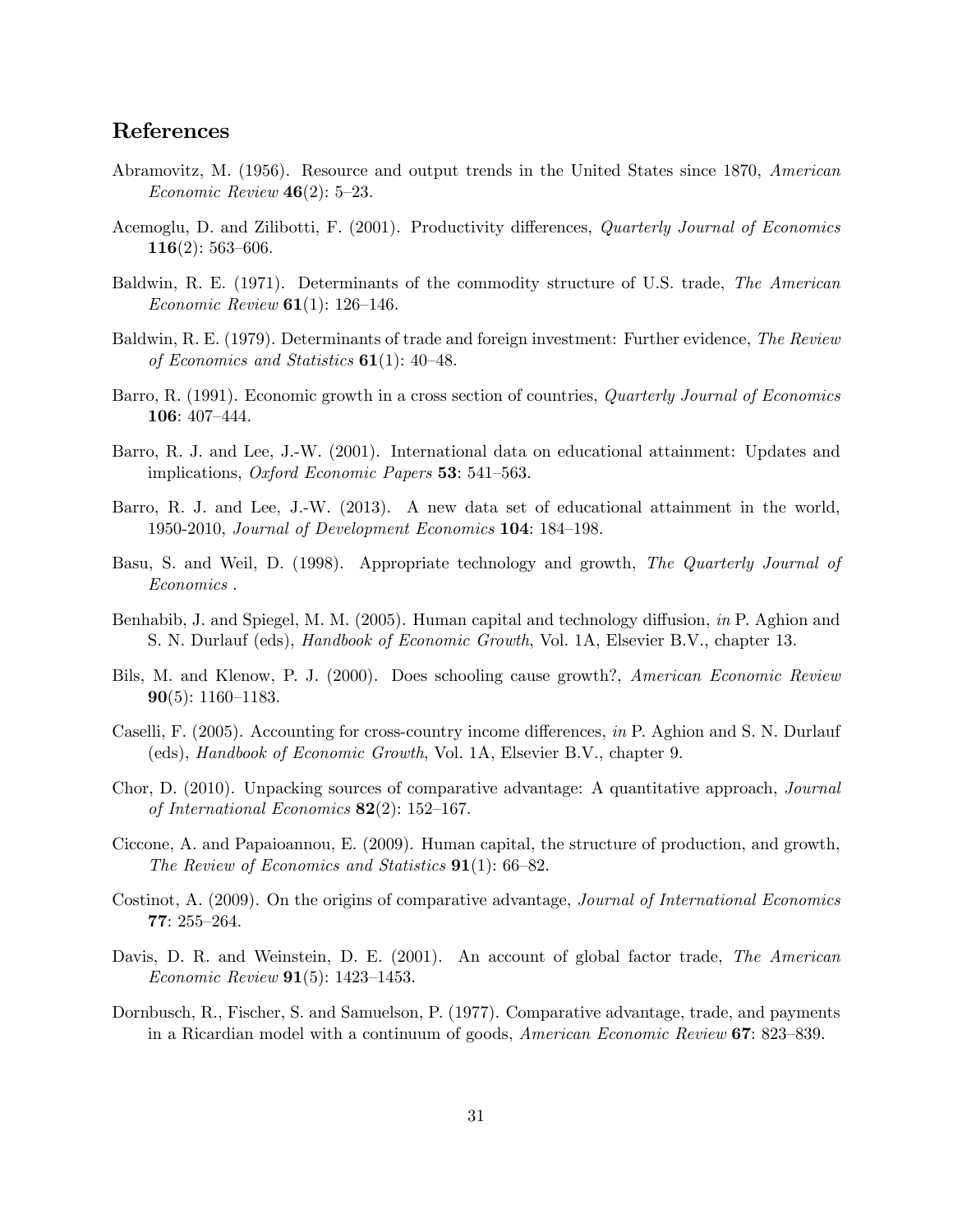- Eaton, J. and Kortum, S. (2001). Technology, trade, and growth: A unified framework, *European*  $Economic$  Review 45: 742-755.
- Eaton, J. and Kortum, S. (2002). Technology, geography, and trade, *Econometrica*  $70(5)$ : 1741– 1779.
- Eaton, J. and Kortum, S. (2012). Putting Ricardo to work, Journal of Economic Perspectives **26** $(2)$ : 65–90.
- Erosa, A., Koreshkova, T. and Restuccia, D. (2007). How important is human capital? A quantitative theory assessment of world income inequality, University of Toronto mimeo .
- Feenstra, R. C., Inklaar, R. and Timmer, M. P. (2013). The next generation of the Penn World Table, Available for download at www.ggdc.net/pwt .
- Gwartney, J. and Lawson, R. (2003). Economic freedom of the world: 2003 annual report, Fraser Institute Mimeograph .
- Hall, R. E. and Jones, C. I. (1999). Why do some countries produce so much more output per worker than others?, The Quarterly Journal of Economics.
- Hanushek, E. A. and Kimko, D. D. (2000). Schooling, labor-force quality, and the growth of nations, American Economic Review  $90(5)$ : 1184–1208.
- Harrigan, J. (1997). Technology, factor supplies, and international specialization: Estimating the neoclassical model, The American Economic Review  $87(4)$ : 475–494.
- Heckscher, E. (1919). The effects of foreign trade on the distribution of income, *Ekonomisk Tidskrift* 21: 497-512.
- Hendricks, L. (2002). How important is human capital for development? Evidence from immigrant earnings, American Economic Review  $92(1)$ : 198–219.
- Kaarsen, N. (2014). Cross-country differences in the quality of schooling, *Journal of Development*  $Economics$  **107**: 215-224.
- Kaufmann, D., Kraay, A. and Mastruzzi, M. (2003). Governance matters iii: Governance indicators for 1996 $\ddot{\text{U}}$ 2002, World Bank Policy Research Working Paper No. 3106.
- Keesing, D. B. (1966). Labor skills and comparative advantage, The American Economic Review 56 $(1/2)$ : 249-258.
- Krueger, A. B. and Lindahl, M. (2001). Education for growth: Why and for whom?, Journal of Economic Literature  $39(4)$ : 1101–1136.
- Levchenko, A. A. (2007). Institutional quality and international trade, Review of Economic Studies  $74(3): 791 - 819.$
- Lutz, W., Goujon, A., K.C., S. and Sanderson, W. (2007). Reconstruction of populations by age, sex and level of educational attainment for 120 countries for 1970-2000, Vienna Yearbook of Population Research  $5: 193-235$ .